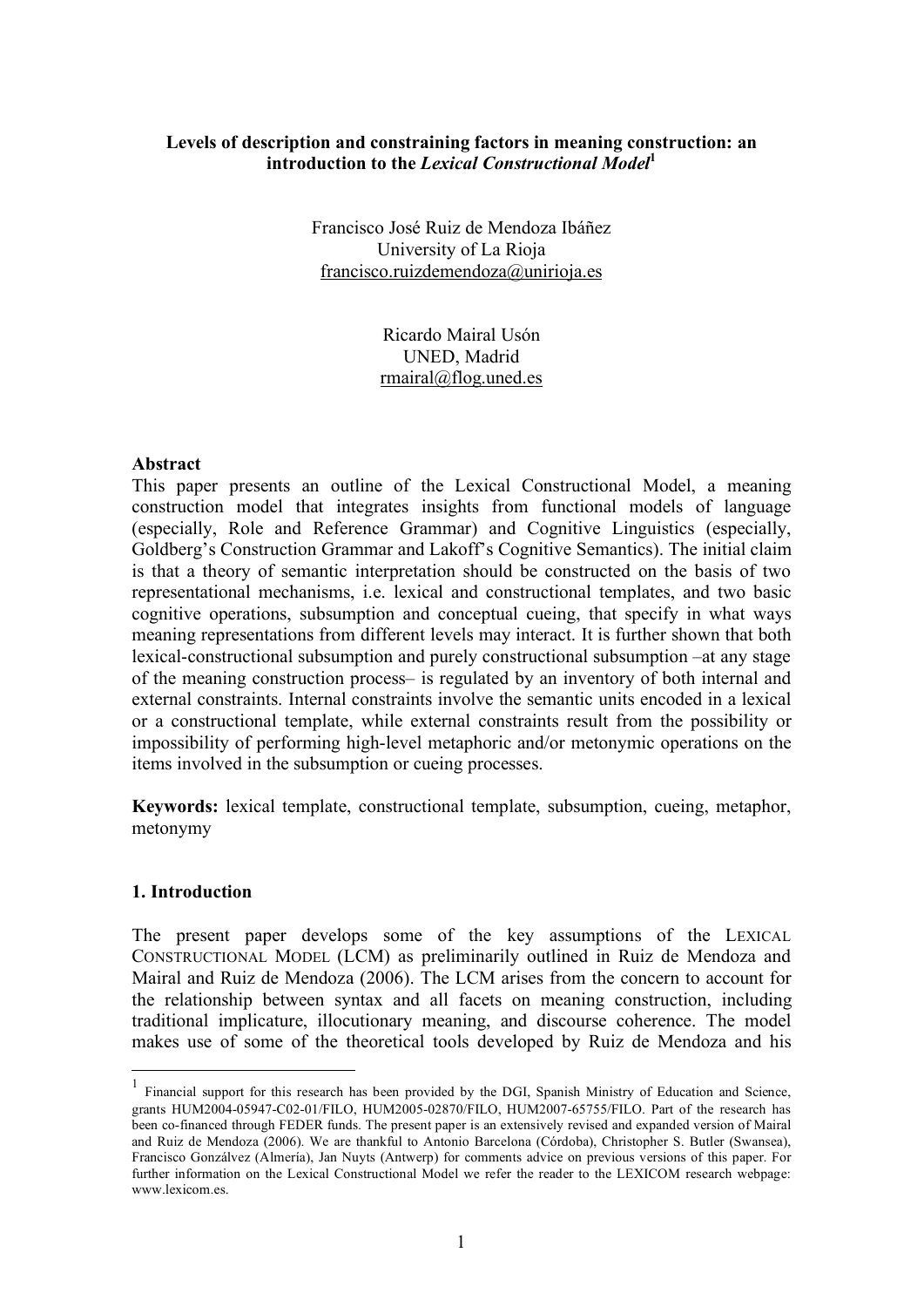associates in the domain of Lakoff's (1987) COGNITIVE SEMANTICS (e.g. Ruiz de Mendoza & Pérez 2001, Ruiz de Mendoza & Díez 2002, Ruiz de Mendoza 2007). It also draws insights from previous work by Faber & Mairal (1999) and Mairal & Faber (2002, 2005, 2007) on lexical decomposition. At the heart of the LCM (see figure 1) we find the notions of LEXICAL TEMPLATE (LT) and CONSTRUCTIONAL TEMPLATE (CT), which are the building blocks of the model. The principled interaction between lexical and constructional templates supplies the central or CORE meaning layer for other more PERIPHERAL operations -involving implicated meaning- to take place. Thus, fully worked-out representations at each level either cue for the activation of representations at the next higher level or are constructionally subsumed into them. Both CONCEPTUAL CUEING and (LEXICAL-) CONSTRUCTIONAL SUBSUMPTION are cognitive processes and as such are constrained by a number of principles that determine their scope of application. The rest of the paper is structured as follows: section 2 gives an overview of the general architecture of the LCM; then, we introduce the building blocks of the model, i.e. the notions of lexical template (section 3) and constructional template (section 4); we also discuss the role of the latter at its various levels of linguistic operation; this discussion is followed by an account of how the different descriptive levels of the model interact on the basis of subsumption or cueing processes and of the kinds of constraint that regulate them (section 5).

### **2. The general architecture of the model**

As mentioned in the previous section, the LCM has a level 1 or core module consisting of elements of syntactically relevant semantic interpretation. Then, it has a pragmatic or level 2 module that accounts for low-level inferential aspects of linguistic communication. There is a level 3 module dealing with high-level inferences (i.e. illocutionary force). Finally, a level 4 module accounts for the discourse aspects of the LCM, especially cohesion and coherence phenomena. Each level is either subsumed into a higher-level constructional configuration or acts as a cue for the activation of a relevant conceptual structure that yields an implicit meaning derivation. Interpretive activity at all levels is regulated by a number of cognitive constraints. Figure 1 schematizes the general architecture of the model.

At level 1, lexical items are built into constructional representations, which have a more abstract nature. The semantic structure of lexical items is specified in terms of lexical templates, whose internal configuration is established on the basis of combinations of lexical functions and semantic primes, both of which have a number of variables (or predicate arguments) within their scope. These variables and their associated semantic structure fuse into constructional variables (or roles) and their associated structure thus giving rise to core grammar representations. The fusion process, which we call SUBSUMPTION, is regulated by a number of INTERNAL AND EXTERNAL CONSTRAINTS, which take the form of various cognitive operations that will be addressed in section 5. As will be seen, the two sets of constraints are licensing factors that filter out impossible combinations of lexical items with constructions.

The LCM also allows for a degree of inferential activity (i.e. conceptual cueing) at the level of core grammar. Thus, sometimes lexical-constructional subsumption may give rise to an underspecified representation at level 1, as in *She's ready* [for the party], *I will* [marry you], *The student was late* [for his Mathematics class]. In some pragmatics circles (notably Relevance Theory) it has been argued that examples like these require a straightforward form of inferential activity, called EXPLICATURE DERIVATION, which is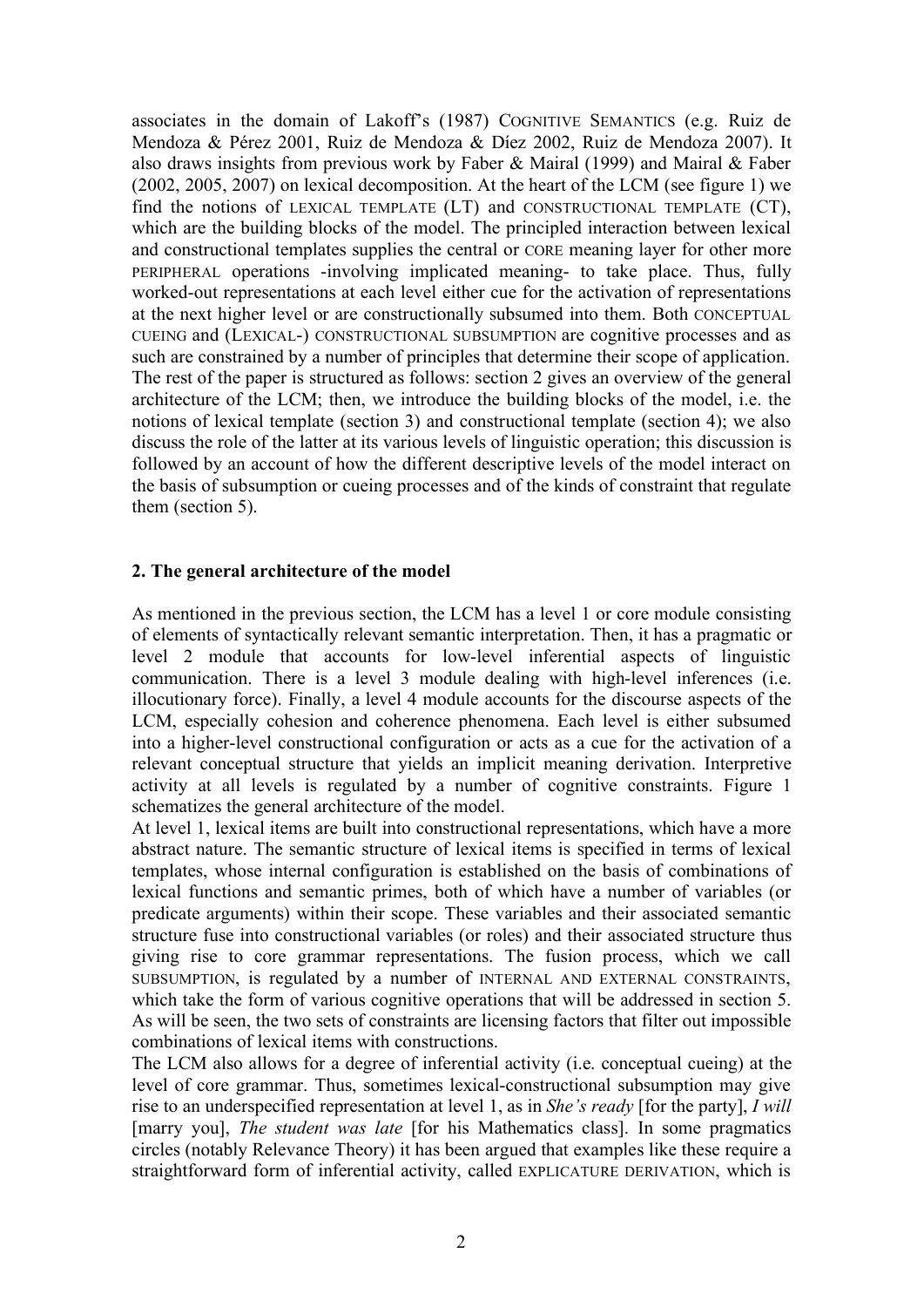different from IMPLICATURE DERIVATION (cf. Sperber & Wilson 1995). While implicatures require reasoning based on a premise-conclusion patterns, where the premise is derived from the speaker's mental context or cognitive environment, explicatures result from assigning correct referents to pronominal forms, disambiguating meanings in context, and completing underspecified expressions like the above. In Relevance Theory explicature-derivation is seen as the context-guided inferential development of the blueprint provided by the linguistic expression. The LCM provides a slightly more refined view of this process. Thus, reference assignment occurs in connection with the fusion between predicate and constructional arguments at level 1, which makes this phenomenon independent of actual morphosyntactic realization. Disambiguation is carried out at any point of the semantic interpretation process, including the pragmatic, illocutionary and discourse levels (2, 3, and 4 respectively). For example, a 'Can You X' configuration can vary between a request or a question interpretation, an issue that will be determined at level 3.

Conceptual representations at level 2 either result from subsumption of fully workedout level 1 representations into level 2 constructions or arise from the cued activation of low-level situational models (or scenarios). Or we can have both constructional subsumption and cueing at work thus yielding a rich array of meaning implications. Consider a case of the sentence *Who do you think you're talking to?* From the constructional point of view, we have a variant of the 'What's X doing Y' construction postulated by Kay and Fillmore (1999), which carries a heavily conventionalized implication that the addressee has acted in a way that upsets the speaker (e.g. *What's the child doing messing with my computer?*). The strength of the conventional implication depends to a large extent on the *do you think* element (cf. *Who are you talking to?*), which thus acquires a fairly stable status within the construction. But the meaning implications of this sentence can go beyond those obtained on the basis of the constructional mechanism. The 'Who Do You Think You're X?' configuration is typically associated with every-day situations where the speaker gets upset when the addressee has behaved in socially inappropriate ways that directly affect the speaker negatively. In this situation the speaker may feel that he has a right to challenge the addressee's behavior. The 'What's X doing Y' construction does not convey this special meaning implication directly, but the implication may be cued contextually (e.g. *What's that you're doing?* referring to a situation where it is clear that the addressee has treated the speaker wrongly) or it may even be obtained on the basis of level 1 resources (e.g. by means of developing the explicit meaning of the message, as in *What are you doing talking to me like that?*).

Level 3 representations obey the same principles as their level 2 counterparts. The difference is just one of the kind of scenarios involved in the cueing process, which are not associated to low-level situations (like those found at level 2) but to more generic scenarios which specify higher level social conventions applicable to many different low level situations. Thus, *Who do you think you're talking to?* can be interpreted as a warning for the addressee to change his course of action. This speech act value derives from the social convention according to which we are expected –for whatever contextto act in socially acceptable ways, which, if not followed, can give those affected by our behavior the right to take measures. The same basic speech act value can be obtained constructionally through an explicit performative predicate (e.g. *I warn you that you are not addressing me appropriately*), although there are different usage implications: 'Who Do You Think You're X?' places greater focus on the misdeed than on the warning since the warning value is only implicit.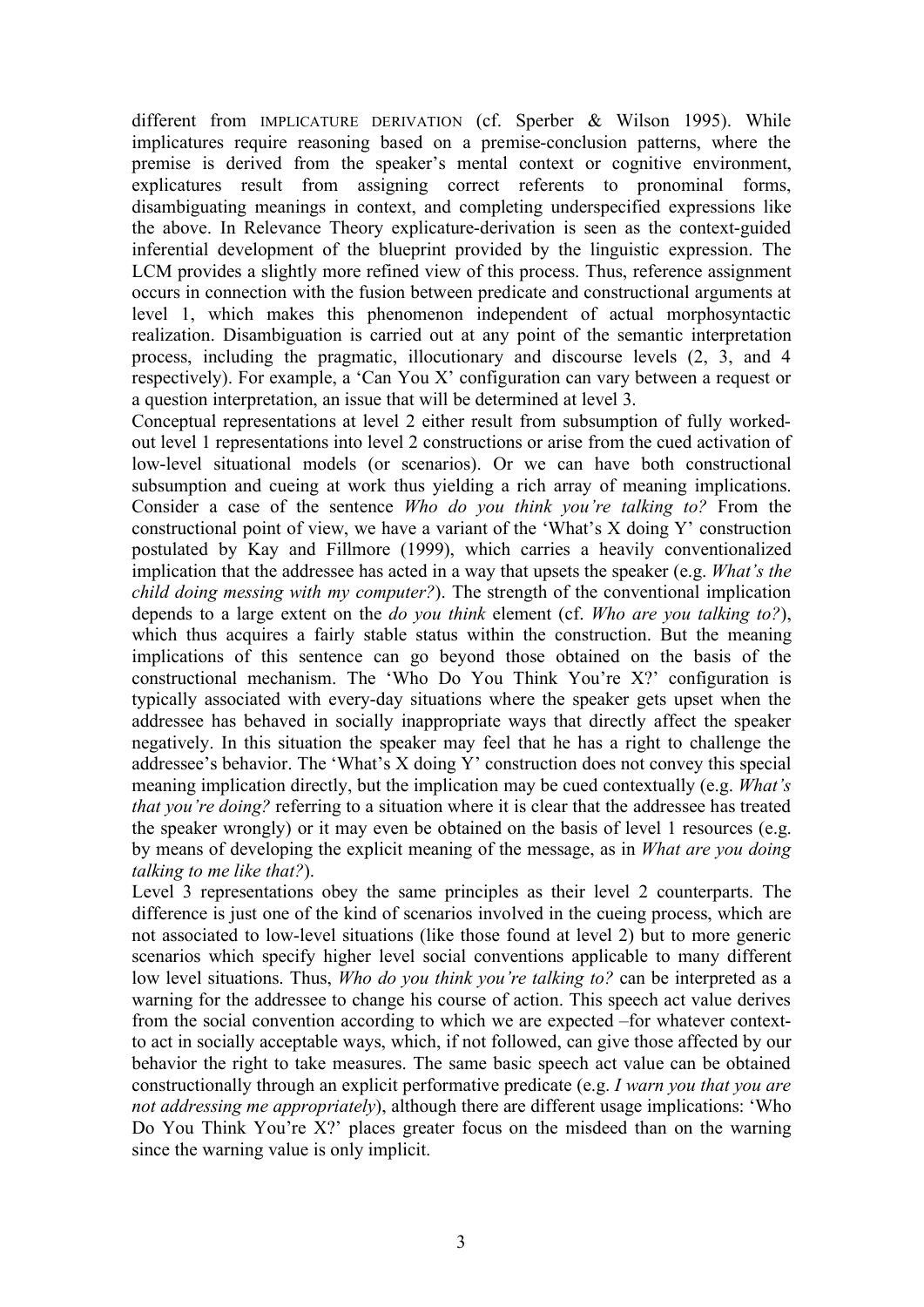Finally level 4 representations, whether constructional or cued, make use of high-level non-situational frames establishing logical connections such as 'cause-effect' or 'evidence-conclusion', temporal relations such as 'precedence' or 'simultaneity', or conceptual relations such as 'similarity', 'contrast', 'conditioning', and 'concession', among others. Note that one single expression can be explained on the basis of the convergence of multiple discourse connections. For example, in *The bomb went off; three people died*, we have a precedence relationship from the point of view of temporal sequencing, but also a cause-effect connection between the bomb exploding and the people dying.

The final meaning representation can require further cueing operations that may still add further illocutionary values or other pragmatic (including added illocutionary meaning) or discourse values, such as irony, humor, and exaggeration, to name a few (cf. Barcelona 2005). For example, constructionally, *The bomb went off; three people died* can be regarded as an informative statement (level 3); then, after the precedence and cause-consequence connections have been worked out (level 4), we can give the whole sequence another illocutionary reading (e.g. a warning).



 $LT$  = lexical template;  $CT$  = constructional template;  $CS$  = Conceptual Structure *Figure 1.* The overall architecture of the *Lexical Constructional Model*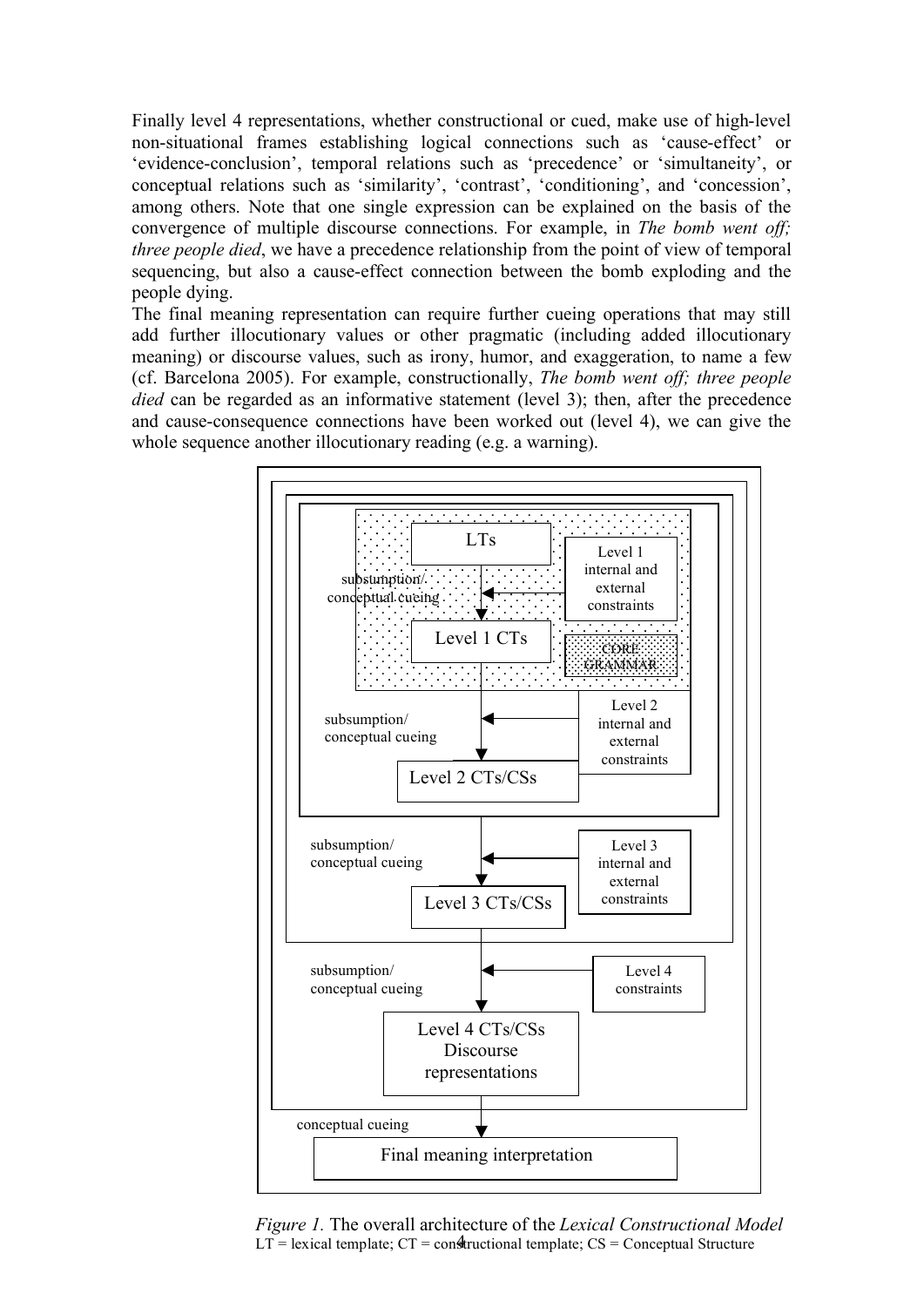#### **3. Lexical templates**

The notion of lexical template is originally a development of the LOGICAL STRUCTURES (LS) postulated in ROLE AND REFERENCE GRAMMAR (RRG) (cf. Van Valin and LaPolla 1997, Van Valin 2005), which uses a decompositional system to represent the semantic structure and argument structure of verbs and other predicates. Drawing on Vendler's well-known AKTIONSART distinctions (cf. Vendler 1967), RRG divides verb classes into STATES, ACTIVITIES, ACHIEVEMENTS, SEMELFACTIVES, and ACCOMPLISHMENTS together with their corresponding causatives. States and activities are primitives, while accomplishments and achievements consist of either a state or activity plus a BECOME or an INGR operator. Finally, semelfactives encode punctual events, which do not result in a state. Table 1 gives a preliminary classification for illustrative purposes (cf. Van Valin 2005: 45).

| <b>VERB CLASS</b>   | <b>LOGICAL STRUCTURE</b>                                     | <b>INSTANTIATION OF LS</b><br><b>EXAMPLE</b> |                                                                 |
|---------------------|--------------------------------------------------------------|----------------------------------------------|-----------------------------------------------------------------|
| <b>State</b>        | <b>predicate'</b> (x) or $(x,y)$                             | see                                          | see' $(x,y)$                                                    |
| <b>Activity</b>     | $\bf{do'}$ (x, [predicate' (x) or (x,y)]                     | run                                          | $\bf{do'}(x, [run'(x)])$                                        |
| <b>Achievement</b>  | INGR <b>predicate'</b> (x) or $(x,y)$ , or                   | pop                                          | INGR popped $'(x)$                                              |
|                     | INGR <b>do'</b> $(x,$ [ <b>predicate'</b> $(x)$ or $(x,y)$ ] | (burst)<br>into                              |                                                                 |
|                     |                                                              | tears)                                       |                                                                 |
| <b>Semelfactive</b> | SEML predicate' $(x)$ or $(x,y)$                             | glimpse,                                     | SEML see' $(x,y)$                                               |
|                     | SEML do' $(x,$ [predicate' $(x)$ or $(x,y)$ ]                | cough                                        |                                                                 |
| Accomplishment      | BECOME <b>predicate'</b> (x) or $(x, y)$ , or                | receive                                      | BECOME have' $(x,y)$                                            |
|                     | BECOME $do'$ (x, [predicate' (x) or                          |                                              |                                                                 |
|                     | $(x,y)$ ]                                                    |                                              |                                                                 |
| <b>Active</b>       | do' (x, [predicate <sub>1</sub> ' (x, (y))] & BECOME         | drink                                        | do' $(x,[drink' (x,y)])$ &                                      |
| accomplishment      | <b>predicate</b> <sub>2</sub> ' $(z,x)$ or $(y)$             |                                              | BECOME consumed' (y)                                            |
| <b>Causative</b>    | $\alpha$ CAUSES B where $\alpha$ , B are LS of any           | kill                                         | $\lceil \text{do} \rceil$<br><b>CAUSE</b><br>$(x, \varnothing)$ |
| accomplishment      | type                                                         |                                              | [BECOME [dead' $(y)$ ]                                          |

*Table 1.* Inventory of RRG logical structures

The LS inventory is intended to capture only those aspects of the meaning of a word that are grammatically relevant. Since it bases its decompositional system on Aktionsart distinctions, the inventory is capable of accounting for some important restrictions on constructional alternations. Compare:

(1) The boy broke the window with a bat.

- (2) He ate his soup with a teaspoon.
- (3) A bat broke the window.
- (4) \*A teaspoon ate his soup.

Example (3) is a case of the instrument subject construction, which is possible for 'break' verbs but impossible for 'consumption' verbs, as evidenced by (4). The reason for this oddity in the transitivity system whereby two seemingly parallel grammatical configurations have different grammatical properties is to be found in the different predicate-object relationships that characterize each verb class. 'Break' verbs denote causative accomplishments while 'consumption' verbs are active accomplishments. The instrument subject construction requires a causal element, which makes the construction sensitive only to the former predicate class. Let us now consider another causative accomplishment verb: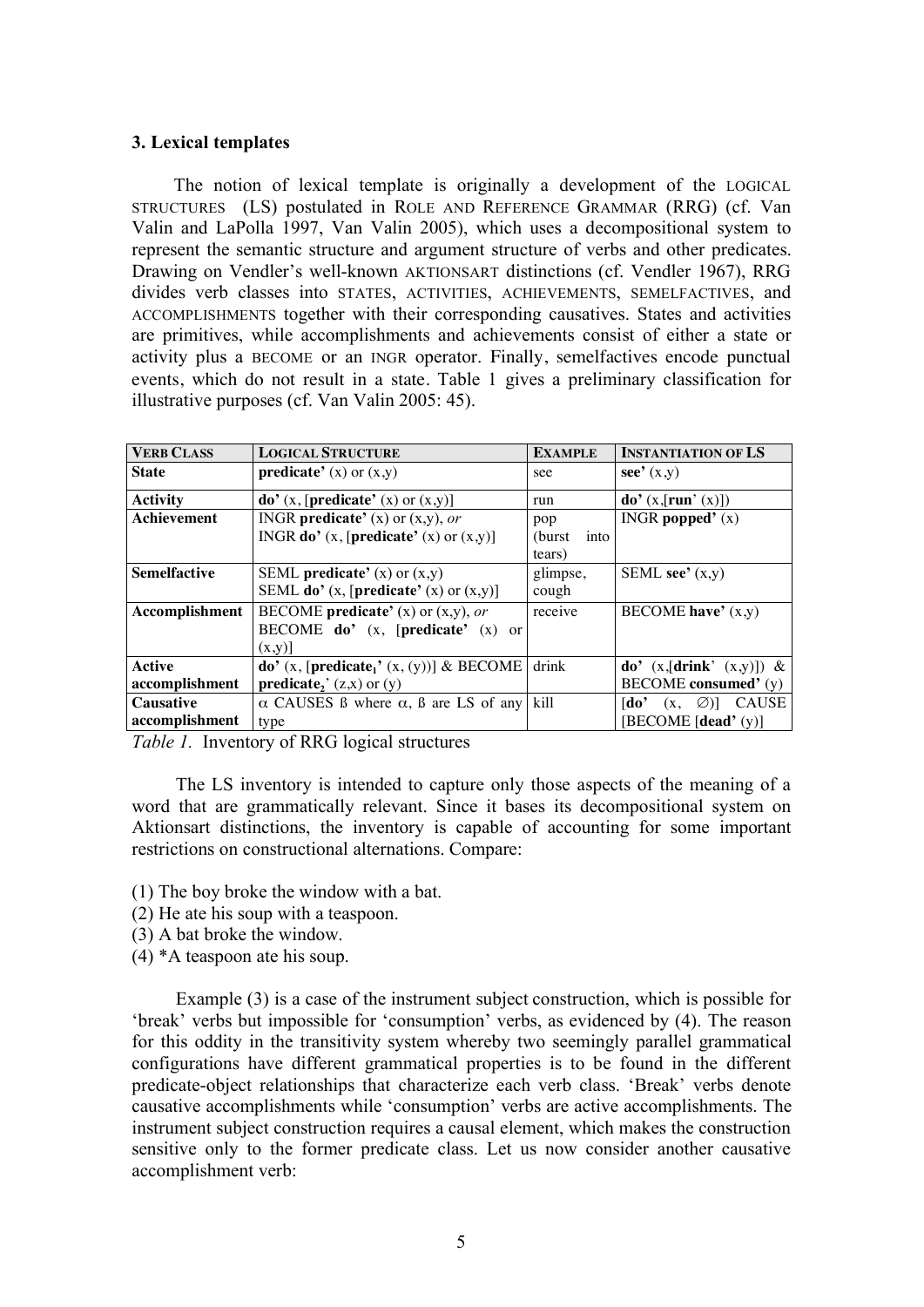(5) The gunman killed the sheriff with a six-shooter.

(6) A six-shooter killed the sheriff.

As predicted by its LS configuration, 'kill' can take part in the instrument subject construction. However, its grammatical behavior is not always comparable to that of 'break' verbs:

(7) The boy broke the window into a million pieces.

- (8) \*The gunman killed the sheriff into a dead body.
- (9) Finally, Madison broke the window open and went in.

(10) \*Finally, the gunman killed the sheriff dead.

As (8) and (10) reveal, the verb *kill* cannot be used in the caused motion and resultative constructions. This is not the case for the verb *break*, as is clear from (7) and (9). This difference in grammatical behavior cannot be explained by simply looking into the LS of both verbs:

**break:**  $[\textbf{do'}(x, \emptyset)]$  CAUSE  $[\textbf{BECOME} [\textbf{broken'}(y)]$ 

**kill:**  $\begin{bmatrix} \text{do'} (x, \emptyset) \end{bmatrix}$  CAUSE [BECOME  $\begin{bmatrix} \text{dead'} (y) \end{bmatrix}$ 

It is necessary to achieve a greater degree of refinement in the semantic representation of the items belonging to the various verb classes. In the case under discussion, both *kill* and *break* have a resultative ingredient in their meaning composition (captured by the primitive concept BECOME in the LS representation). However, killing only admits one possible result, i.e. death, while breaking is compatible with a wider range of possibilities:

- (11) a. Harry broke the glass into a thousand pieces.
	- b. July broke the vase into little fragments.

c. He broke the bottle into various segments, which wound around themselves, giving the observer the illusion of motion.

- d. I broke the window-pane into four sections.
- e. A picture fell from the wall, breaking the glass into thousands of sharp shards.
- f. I broke the pillar into three parts and glued them to the base.

g. He broke the board into three nearly equal pieces when he tested for yellow belt in Taekwondo.

It is for this reason that *break*, unlike *kill*, makes use of the caused motion construction in order to express the exact nature of the result. This difference between the two kinds of verb, which is grammatically relevant, is not captured by the standard LS formalisms of RRG. A way out of the problem consists in enriching semantic representations in such a way that it is possible to predict with greater accuracy when a given lexical item may or may not take part in a construction.<sup>2</sup> For this purpose the

 <sup>2</sup> It is fair to note that Van Valin and Wilkins (1993), Van Valin and LaPolla (1997) and Van Valin (2005) all claim that state and activity primitive predicates (i.e. those indicated in boldface prime) need to be decomposed further. In this connection, RRG uses internal variables to encode those semantic parameters that express the semantic content of a verb with Greek letters and external variables to express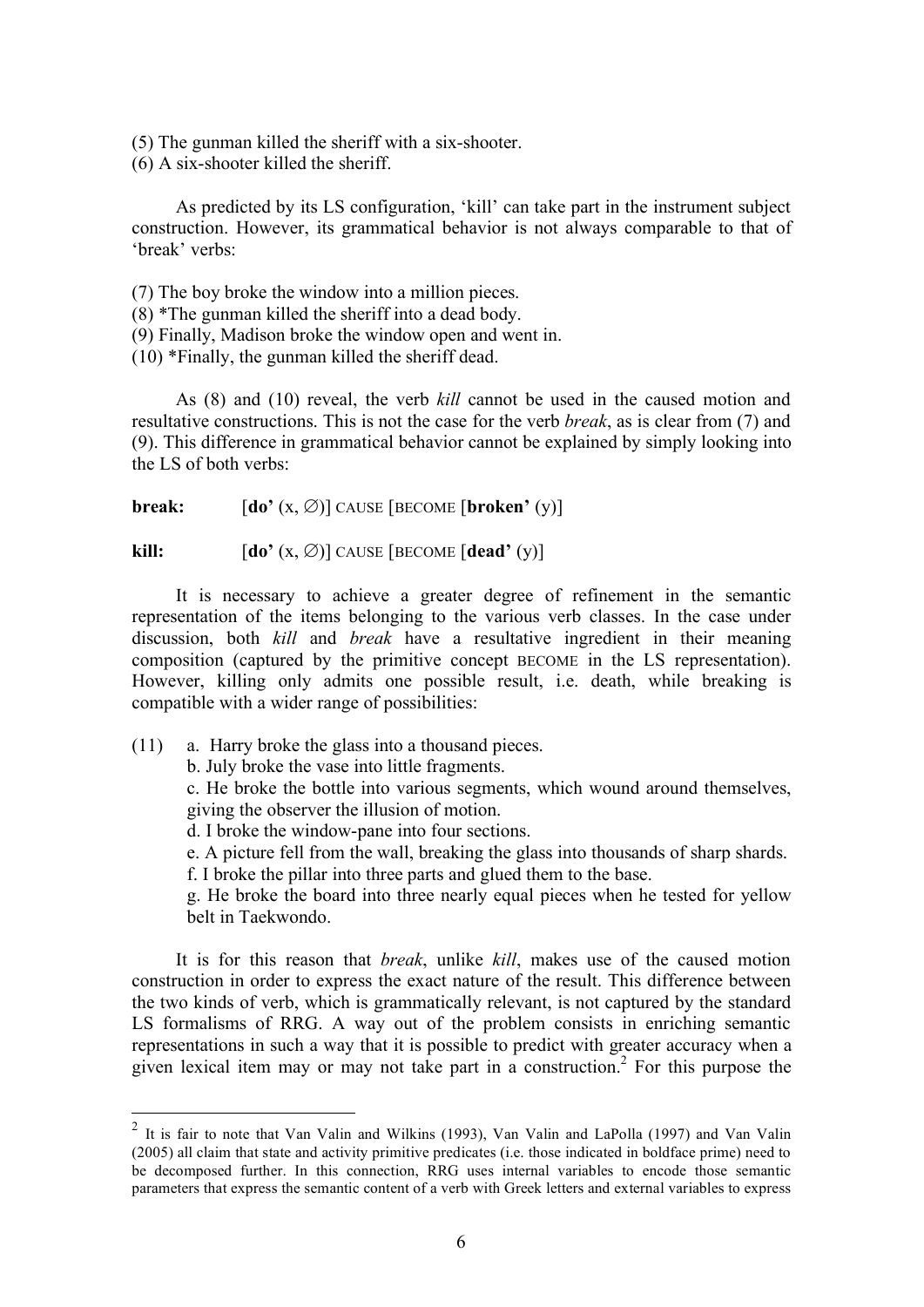LCM makes use of the notion of LEXICAL TEMPLATE, as developed by Mairal & Faber (2002, 2005, 2007).

Lexical templates are constructed on the basis of a universal semantic metalanguage which includes an inventory of primes obtained by extensive factorization (i.e. the search for meaning regularities across predicates within a lexical domain)<sup>3</sup> of meaning definitions and by a catalogue of operators, which express the way semantic primes combine to express the more specific hyponyms. The set of semantic primes that we have used coincide to a great extent with those used in Wierzbicka's NATURAL SEMANTIC METALANGUAGE research program, which has been shown to be valid in almost over a hundred languages (cf. Wierzbicka 1996, 1999, Goddard & Wierzbicka 1994, 2002). The operators that express the conceptual syntax are based on the notion of LEXICAL FUNCTION as propounded in Mel'čuk's EXPLANATORY AND COMBINATORIAL LEXICOLOGY (ECL). Lexical functions have also been shown to be typologically valid (cf. Mel'čuk 1989, Mel'čuk et al. 1995, Mel'čuk & Wanner 1996).<sup>4</sup> An important point which may not be overemphasized is the fact that we have adapted Mel'čuk's lexical functions –which were originally devised to apply to the combinatorial possibilities of a lexical unit– so that they can account for lexical domain-specific relations, and allow the codification of those semantic parameters that are not visible to syntax, e.g. the manner, purpose, means, social status, speaker's attitude, the urgency of a request, among others. (c.f. Faber & Mairal 1999, Mairal and Faber 2007). It is also necessary to make it clear that there is a large degree of coincidence between the parameters obtained through systematic factorization and the list of collocational functions provided by the ECL. Accordingly, we have used the inventory of lexical functions to formalize the set of natural languages semantic parameters that are relevant within a lexical hierarchy.

Lexical templates have the following format:

1

#### **do'** (x, [**express**(α).**to(β).in.language**.(γ)' (x, y)]) CAUSE [BECOME **obligated'** (x, w)

Within this context, our lexical templates aim to provide a finer-grained semantic decomposition of primitive state and activity predicates by using a universal semantic metalanguage which consists of a number of primitives (or undefinable items) and a list of operators (or lexical functions) that account for the semantic and pragmatic parameters relevant to the meaning of a predicate.

those arguments of the meaning of a verb that are grammatically relevant with Roman characters, as exemplified below for verbs of saying (Van Valin and La Polla, 1997:117):

<sup>&</sup>lt;sup>3</sup> Faber and Mairal (1999), drawing on the pioneering work of Martín Mingorance (1984, 1990, 1995), structure the English lexicon into a number of lexical domains: EXISTENCE (**be, happen**); CHANGE (**become**); POSSESSION (**have**); SPEECH (**say**); EMOTION (**feel**); ACTION (**do, make**); COGNITION (**know, think**); MOVEMENT (**go/move**); PHYSICAL PERCEPTION (**see, hear, taste, smell, touch**). Each lexical domain is identified by means of a prime (or undefinable item) in boldface. These primes can in fact be used for the formulation of the meaning of more specific lexical items, e.g. **feel** is used to define a number of hyponyms that belong to the lexical domain of EMOTIONS, e.g. *scare, terrorize, terrify, petrify*, Factorization allows us to identify a number of primes which mark where the semantic decompositional chain actually ends. A further step is to encode the differentiating properties between predicates belonging to the same lexical domain. .<br><sup>4</sup> It is impossible to do justice to the exact details of the formalism, so we refer the reader to Mairal and

Faber (2002, 2005, 2007) for a detailed account of the intricacies of the metalanguage.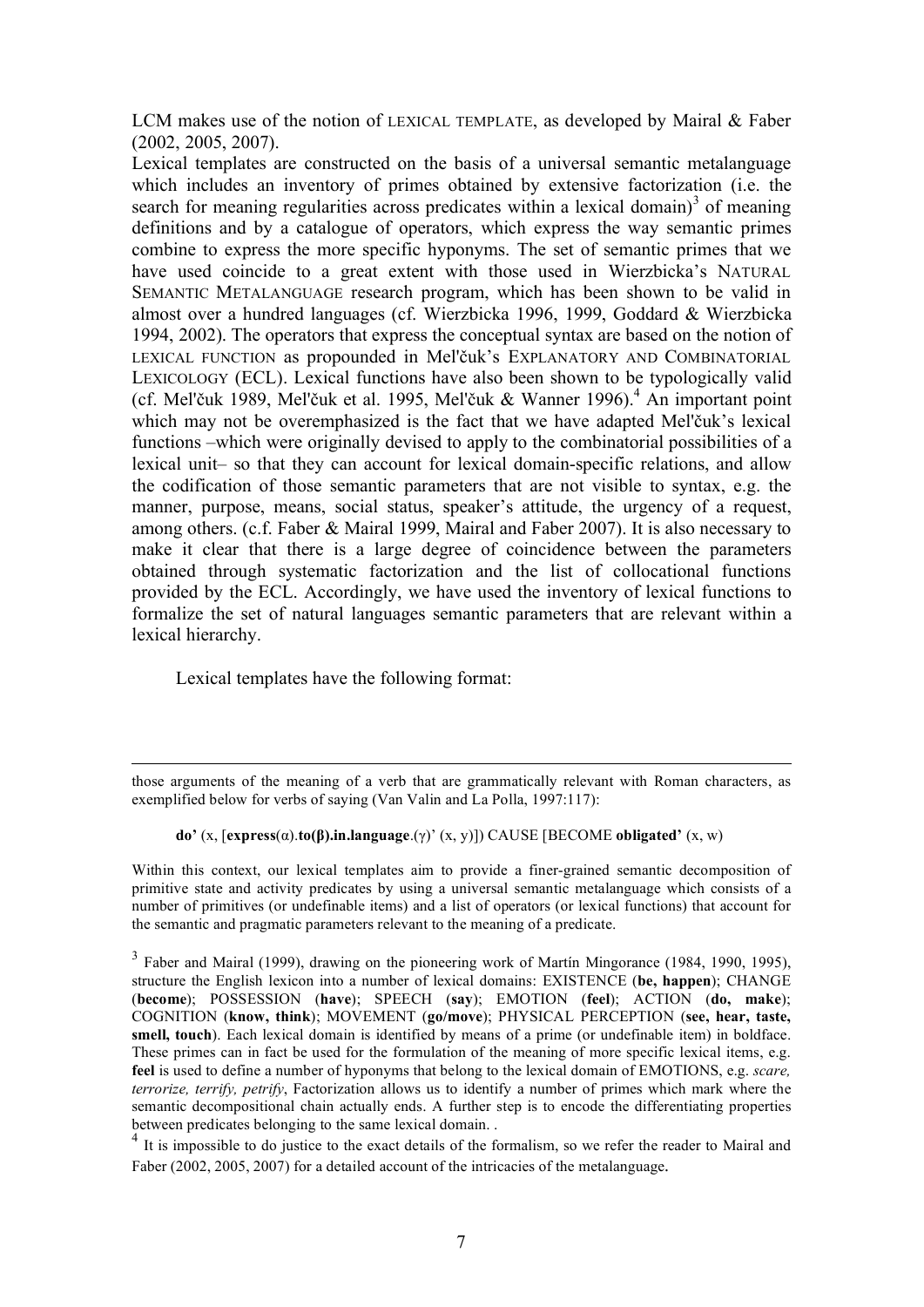#### **predicate**: [SEMANTIC MODULE<lexical functions>] [AKTIONSART MODULE <semantic primes>]

The semantic module*,* which expresses the semantic and pragmatic parameters that underlie predicate meaning, is expressed in terms of lexical functions. The Aktionsart module is based on RRG logical structures though the terms in boldface are not those used in RRG, but rather belong to an inventory of primes. Consider the following example from the domain of cognition and speech act verbs:

**Grasp**: [MagnObstr & Culm<sub>12[[ALL]</sub>] **know**<sup>*'*</sup> (x, y)</sup>

The entry for *grasp* is a hyponym of *understand*, which focuses on the acquisition of knowledge, with *know* acting as the primitive that defines the whole verb hierarchy. The right hand side of the template contains the Aktionsart module, which is a representation of the logical structure as formulated in Van Valin (2005) (cf. above). In the representation *grasp* designates a state predicate with two arguments  $(x, y)$  that are related to each other by a prime that is indicated in boldface, **know'**. The left hand side of the representation encodes the semantic properties that allow us to distinguish *grasp* from other predicates within the same hierarchy. In order to do so, we postulate two lexical functions, which capture the large degree of difficulty involved in carrying out the action (MagnObstr) and the end-point of knowing something (which is understanding) (CULM $_{\text{ALL}}$ ).

Another example of lexical template taken from the lexical domain of cognition verbs is the predicate *consider*. This verb inherits the properties of the state primitive *think* and specifies two semantic components which focalize the duration (CONT) and a present time location (LOC<sub>in</sub><sup>TEMP++</sup>12)

Consider<sup>:</sup>  $[LOC_{in}^{TEMP \leftrightarrow}]$ <sub>12</sub> CONT] **think'**  $(x, y)$ 

If we move on to the domain of Speech Act verbs, a predicate like *command,* as a hyponym of *order*, inherits all its properties and adds its own specificity which lies in the political/military context:

#### **Command:**

 $\leq MAGN_{\text{I[PERM]} 23}$ ,  $\text{LOC}^{\text{soc}\uparrow}(1)$  (PLACE\_TYPE: political/military)  $\geq [do'(x, [say'(x,y)])]$ CAUSE [**do'** (y,z)]

The subscripts  $(1, 2, 3)$  codify the speaker, auditory percept, and the addressee, respectively. MAGN specifies that the action is intensified to a very high degree, thus making it more forceful, and PERM, applied to the first argument, indicates that the speaker has power over the addressee and is licensed to ask him/her to do things. As for the Aktionsart module, this verb designates a causative accomplishment structure that is induced by an activity such that *x* says something to *y* and this causes *y* to do *z*.

In sum, lexical templates provide enhanced semantic representation and consequently allow us to account for those properties which go beyond those aspects of the meaning of a word that are grammatically relevant. As a result, we deal with very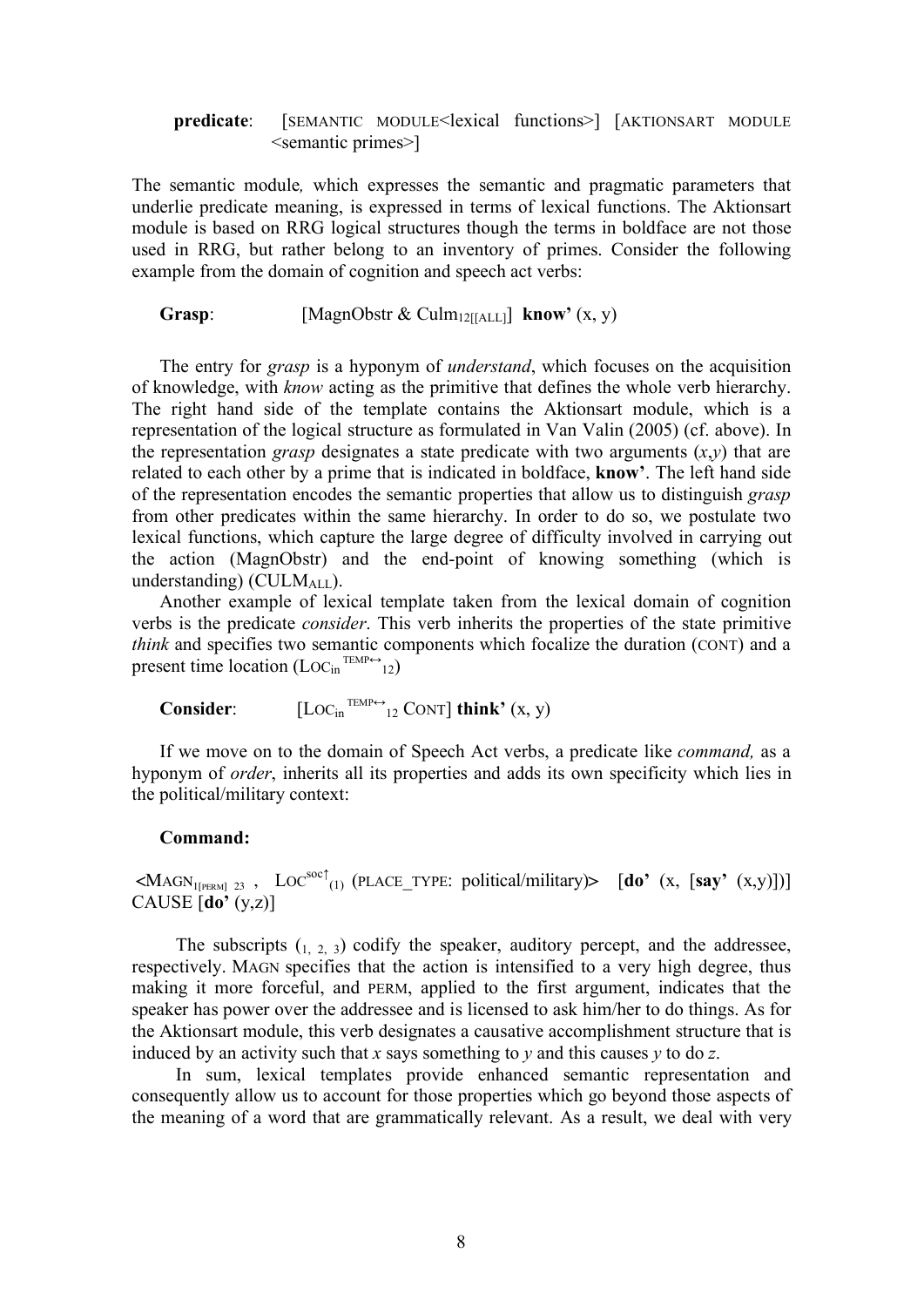rich semantic representations along the lines of a robust and typologically valid formalism<sup>5</sup>

## **4. Constructional templates**

From our previous description, it is evident that lexical templates are but lower-level constructional characterizations. Because of their constructional nature, lexical templates share crucial features with higher-level representations, which we shall call CONSTRUCTIONAL TEMPLATES, with which they interact. Constructional templates are non-lexical representations with a grammatical impact.<sup>6</sup> They are not limited to the propositional level of description, i.e. the level where lexical structure (consisting of predicate-argument combinations) initially interacts with grammatical structure (involving tense, aspect, modality, and the arrangement of sentence constituents). Thus, we include among constructional templates configurations that would be regarded by other theorists as a matter of pragmatic implicature, illocutionary force or discourse structure. The LCM thus distinguishes the following constructional levels:

Level 1: constructions producing argument stucture characterizations.

Level 2: constructions accounting for heavily conventionalized situation-based lowlevel meaning implications.

Level 3: constructions that account for conventionalized illocutionary meaning (situation-based high-level implications).

Level 4: constructions based on very schematic discourse structures.

We explore each construction type in the next subsections.

4.1. Level 1 constructions

Argument structure characterizations have been the main object of investigation in constructional approaches to linguistic description (e.g. Goldberg 1995, 2006). Our level 1 construction templates are closely related to the account of construction types originally identified by Goldberg (1995:3-4):

| <b>Type of construction</b>          | <b>Semantic representation</b> |
|--------------------------------------|--------------------------------|
| Ditransitive                         | X CAUSES Y TO HAVE Z           |
| Pat sent Hill a fax                  |                                |
| Caused motion                        | X CAUSES Y TO MOVE TO Z        |
| Pat sneezed the napkin off the table |                                |
| Resultative                          | X CAUSES Y TO BECOME Z         |
| She kissed him unconscious           |                                |
| Intransitive                         | X MOVES Y                      |

 <sup>5</sup>  $<sup>5</sup>$  This idea of formulating rich semantic representations is very much in consonance with the major tenets</sup> of Frame Semantics. For a comparison of lexical templates and frames, see Ruiz de Mendoza and Mairal (in preparation).

 $6$  This proposal is much in line with Croft's (2003: 55ff.) distinction between VERB-SPECIFIC and VERB-CLASS SPECIFIC constructions, where the former account for the fact that there might be verbs within a lexical class that do not license a particular construction; for example, within verbs of permission *let* and *enable* cannot occur in the ditransitive construction. For Croft the existence of verb-specific constructions indicates that the dichotomy between lexical rules and abstract constructions is false.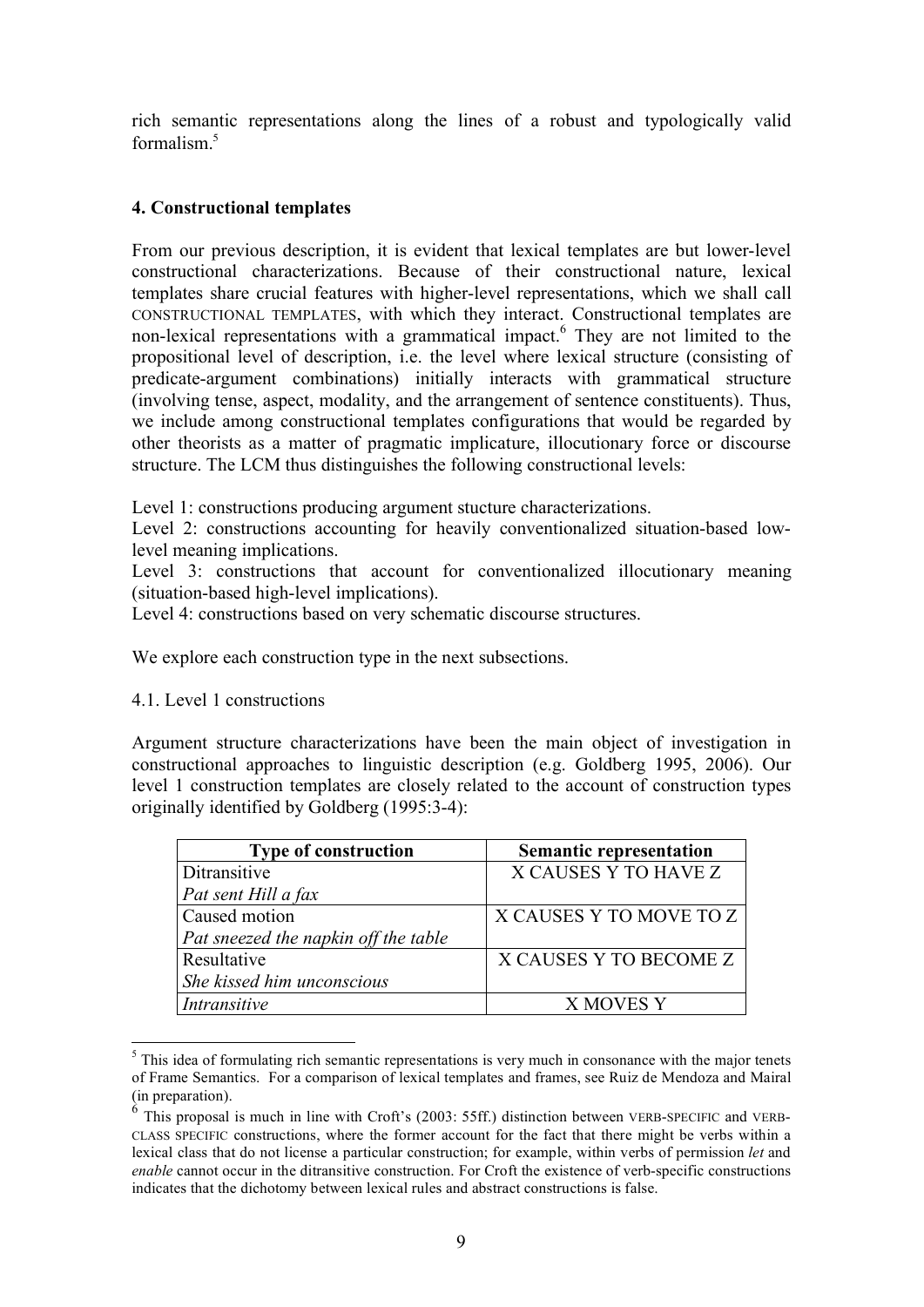| The fly buzzed into the room      |                       |
|-----------------------------------|-----------------------|
| Conative                          | X DIRECTS ACTION AT Y |
| Sam kicked at Bill                |                       |
| <i>Table ?</i> Construction types |                       |

*Table 2*. Construction types

Of course, the list is not intended to be final, but it illustrates the high-level nature of the notion of construction at this explanatory level. Constructions thus consist of sets of arguments that relate among one another on the basis of abstract predicates such as CAUSE, BECOME, MOVE, and HAVE. In our own proposal, we retain this basic configuration but adapt it to the requirements of the universal semantic metalanguage that we use together with its associated Aktionsart characterizations. As a consequence, level 1 constructional templates make use of the same high-level representational mechanisms that characterize lexical templates, except for internal variable descriptions, since these are idiosyncratic to each verb and verb class. This feature of construction templates is natural since level 1 constructions are built by abstracting away elements common to a number of lower-level predicate classes. We will now refer very briefly to the transitive and caused-motion constructions, which we will use later (section 4.1) to account for some crucial lexical-constructional subsumption phenomena.

There are some verb classes that linguists have traditionally classified as transitive, where we typically have an actor and an object of the action. We regard transitivity in verbs as the potential of a verb (or a whole verb class) to participate in a higher-level configuration called the TRANSITIVE CONSTRUCTION, which has the following basic constructional template:

# $\left[\mathbf{do}'(x, y)\right]$

In this template, we specify an action (**do´**), an actor (x) and an object of the action (y). The transitive configuration is the basic building block for other constructions, such as the DITRANSITIVE (which adds one more constructional argument), the RESULTATIVE (which adds a predicate expressing a resultant state of the object), and the caused-motion construction (which is in fact a case of resultative construction where the resultant state is a change of location). The caused-motion construction is illustrated by (12) and (13) below:

(12) They kicked me out of the casino

(13) Then they pushed me into my cell and locked the door.

This construction conflates the roles of 'affected object' and 'actor' into one element of structure (the speaker in the examples above). It also conflates into one single predicate ('kick', 'push') two predicate values: causing motion and manner of causing motion. We propose the following constructional template for caused-motion, where the asterisk marks the optional status of an element:

# [**do´** (x, y)] CAUSE [BECOME \*NOT **be-LOC´** (y, z)]

It may be noted that the caused-motion construction is built on the basis of the basic transitive pattern [**do´** (x, y)]. This feature of the construction has consequences that will be addressed in later in section 4.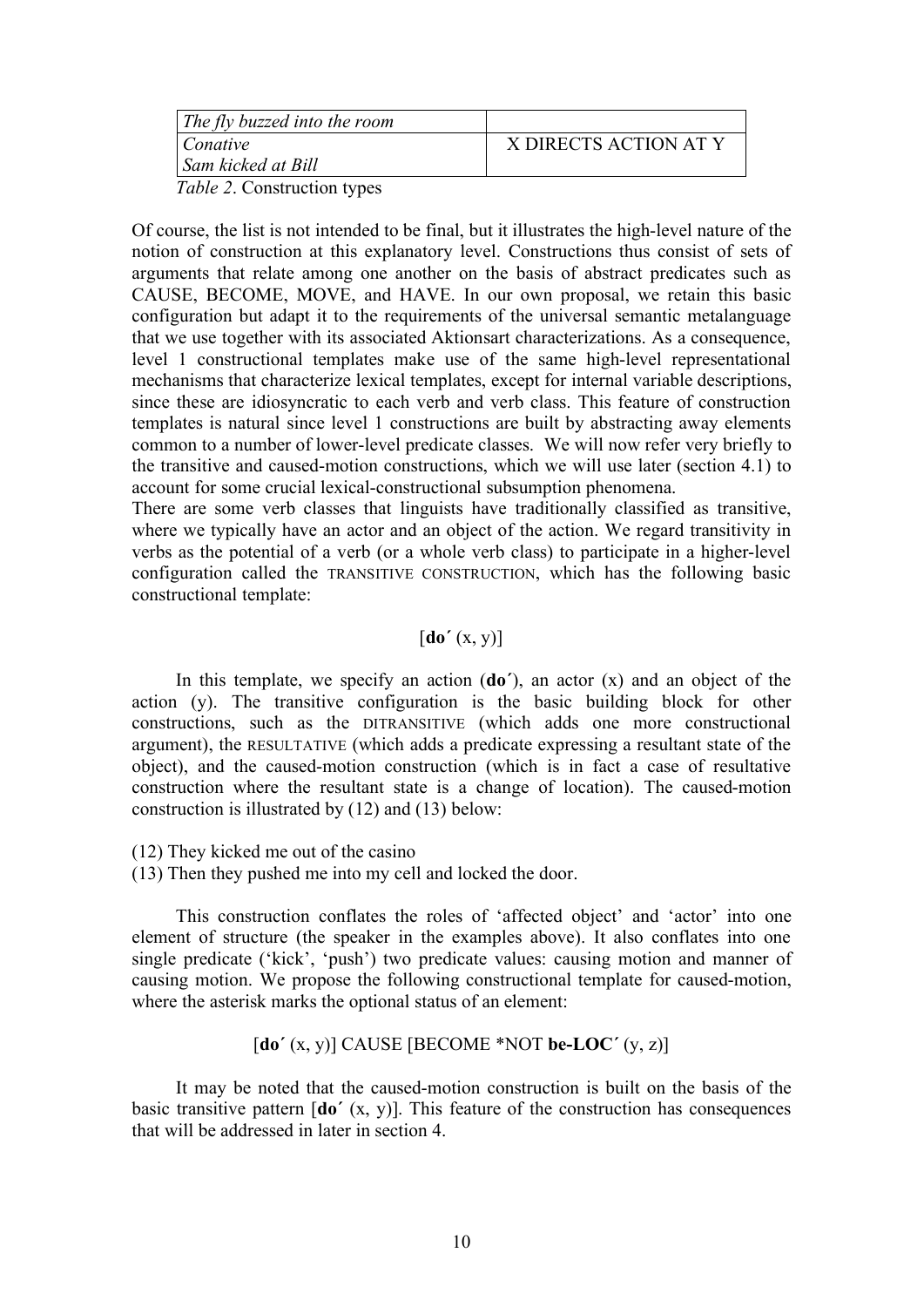### 4.2. Level 2 constructions

Level 2 meaning can be obtained on the basis of a combination of degrees of pragmatically guided and linguistically guided situation-based low-level inferencing. Traditionally, pragmatically guided inferencing has been termed IMPLICATURE, which is arguably obtained by the application of some pragmatic principle (like the maxims of the *Cooperation Principle* proposed by Grice, 1975, or the *Principle of Relevance*, put forward by Sperber and Wilson 1995). On the other hand, linguistically (i.e. lexically or constructionally) guided inferencing has been called PRESUPPOSITION (cf. Karttunen, 1974). Thus, *She regretted getting a tattoo* presupposes that the protagonist got a tattoo. This is a background inference that derives from the semantic characterization of the verb *regret*, which suggests that the protagonist wishes that she had not performed the action (one cannot regret what one has not done). But the same sentence can have a number of different implicatures, which will vary with the context (e.g. 'she won't get a new tattoo', 'she was scolded by her parents', 'she didn't know tattoos are permanent', etc.).

Our account differs from traditional accounts on presupposition and implicature in pragmatics and the philosophy of language in two ways. First, presupposition is not a pragmatic inference but a consequence of the lexical or constructional properties of semantic descriptions. Thus, factive predicates like 'regret', 'realize', and 'be proud that', have the property of introducing a thematic argument that is presented as true from the experiencer's perspective. This property is captured in their corresponding lexical templates by applying the relevant set of lexical function and primtives to their second internal argument. Consider the lexical template for the verb *regret*:

[SYMPT (sadness)  $INVOLV_{1,2}$  (want)DEGRAD (do)<sub>2</sub>  $Loc_{in}^{temp\leftarrow}$ /(become)<sub>2</sub>  $Loc_{in}^{temp\leftarrow}$ *because*  $PROP<sub>1,2</sub>(true)$ <sup>2</sup> **feel'**  $(X, Y)$ 

The template specifies that there is a sentient entity that experiences sadness because he/she believes that he/she had acted in the past in a certain harmful way and wishes he/she had not done so. Cleft structures apply the same set of operators (which in this case would qualify as constructional functions) to the verbal predicate, as evidenced by the sentence *It wasn't me that stole her bag* (> 'someone stole her bag'). Second, our proposal admits that implicature can have a constructional motivation. A case in point is the well-known 'What's X Doing Y?' construction, studied by Kay and Fillmore (1999). Consider the following related examples:

- (14) a. What's the child doing?
	- b. What's the child doing in the kitchen?
	- c. What's the child doing in the kitchen with the carving knife?

Since the 'What's X Doing Y?' construction is idiomatic, it is formally different from others like the transitive, ditransitive, caused motion, resultative, and benefactive constructions. In Kay and Fillmore's analysis, it consists of a combination of compulsory (*what's*, *doing*) and variable (X, Y) elements. However, we believe that making a distinction between idiomatic and non-idiomatic constructions does not do justice to their broad range of variation. There are degrees of idiomaticity. Thus, for the sake of coherence with other aspects of the LCM, where we see some elements realizing others in a multiple-level parametrization process, we shall refer to unmodifiable elements in a construction as NON-PARAMETRIZABLE, while other elements will be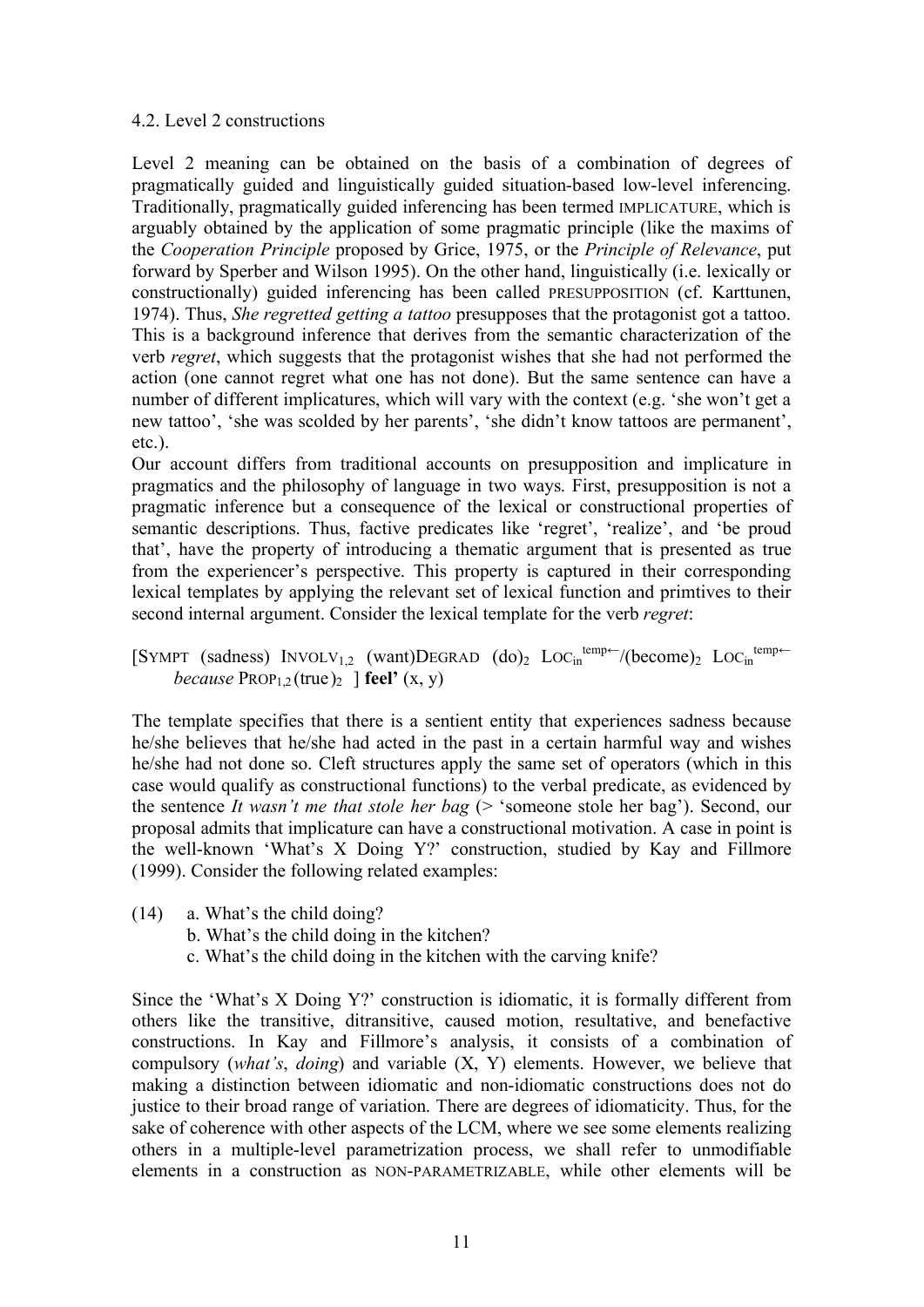recognized as being PARAMETRIZABLE to different extents. In our application of this distinction to Fillmore and Kay's treatment of 'What's X Doing Y?', *doing* would be distinguished as a non-parametrizable element, while the X and Y elements are highly parametrizable, since they admit a large amount of variability.

As Kay and Fillmore note (1999: 4), semantically, the 'What's X Doing Y?' construction seems to convey the idea that there is something wrong about the situation described (there is an "incongruity" component in it). In our view, this incongruous situation can be seen as a call for remedial action or even as a complaint from an illocutionary perspective. But what is really noteworthy about this construction is the importance of the Y element to guarantee this meaning value (cf. Ruiz de Mendoza & Otal 2002: 156, in this respect). Thus, while (14a) above is ambiguous between the questioning and the directive interpretations, this is clearly not the situation with (14b) and (14c), where the Y element has been realized linguistically. It is also possible to note that the greater the elaboration of the Y element, the clearer the directive or the complaint interpretations. This is so because the construction implies that the speaker, in being able to supply so much information about what is going on, already knows the answer to his own question. This implication is captured by the Y element. Since (14b) and (14c) make that element explicit, they qualify as instances of the level 2 'What's X doing Y?' construction. In contrast, the potential reading of (14a) as a directive act or a complaint can only be obtained by means of a pragmatic operation. That we are dealing with implicated meaning in the three examples is evidenced by the plausibility of the extensions in (15) below, all of which cancel out the meaning implication that something is going wrong. However, note that the greater the amount of information provided by the Y element, the more difficult it is to override the conventional implication, as in (15c):

(15) a. What's the child doing? Not that I'm worried. Just asking. b. What's the child doing in the kitchen? Are you teaching him to carve the turkey? That's definitely a good idea. c. Hey, what's the child doing in the kitchen with the carving knife? Did you then make up your mind to teach him how to carve a turkey? That's definitely a good idea.

Ruiz de Mendoza & Otal (2002: 158) have argued that 'What's X doing Y?' is related to other constructions that also seem to convey the idea that something is wrong in the situation described. Consider:

- (16) a. Who's been messing with my computer?
	- b. What's the neighbor been doing with my flowers?
	- c. Where's he been the last 50 years, golfing with Joe Kennedy Sr.?
	- d. Why's he been messing with my computer?
	- e. Where's he been all his life?

These sentences exemplify what we may call the 'Wh-'s been Y?' construction, which roughly conveys the same idea as 'What's X Doing Y?' that what is being described is wrong. The difference is that in 'Wh-'s been Y?' the description is provided by a constructional presupposition, while in 'What's X Doing Y?' the description is explicit. There are some important similarities, however. Thus, the Y element of 'Wh-'s been Y?' usually contains a gerund, though there are exceptions like (16e), and the related 'What's X Doing Y?' construction also has a gerund, *doing*, which in Kay and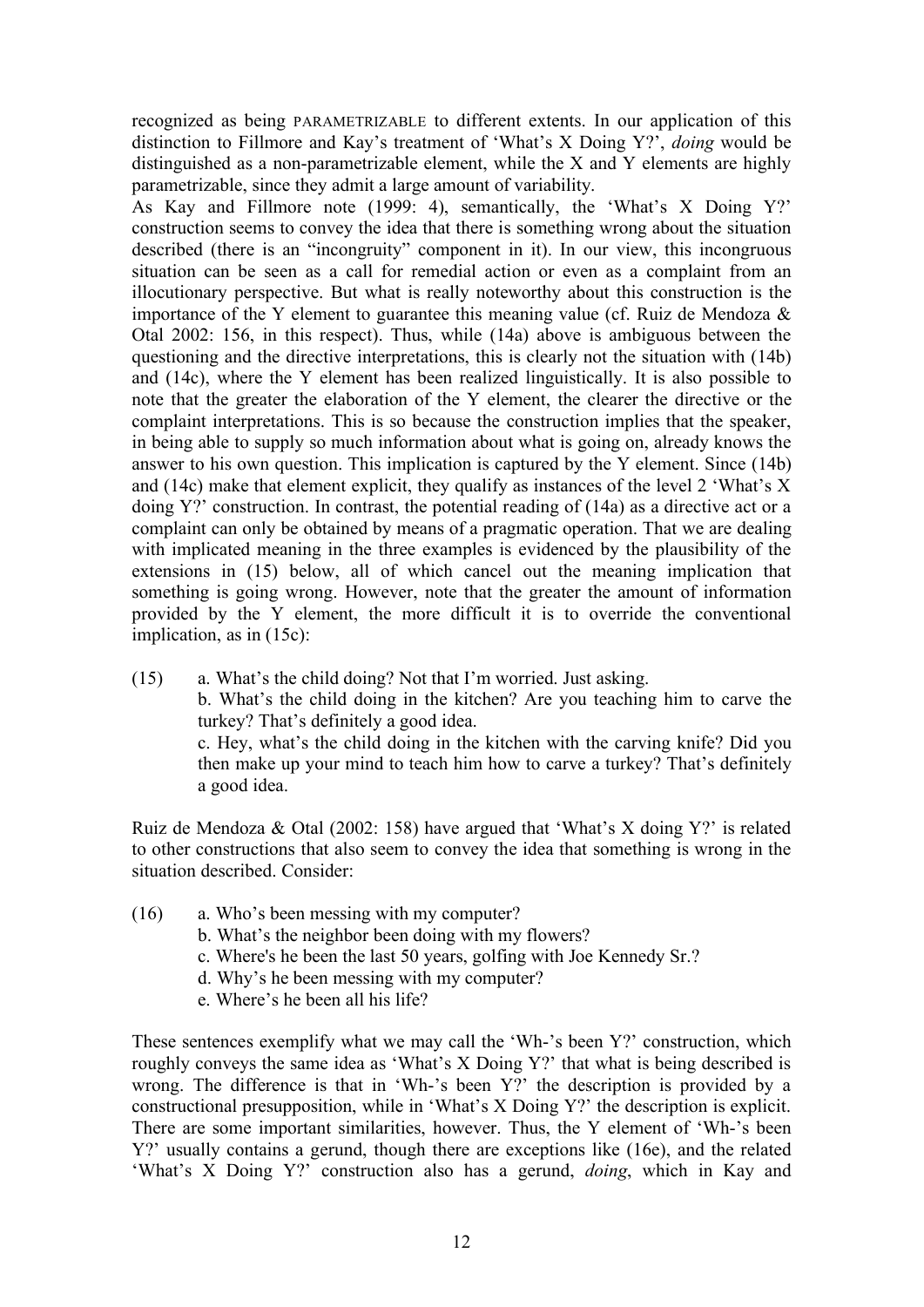Fillmore's account, is invariable. But this part of Kay and Fillmore's analysis may not be accurate. Consider:

(17) a. What're they building?

- b. What're they building in there?
- c. What're they building in there at this time of the year?

Examples (17b) and (17c) can have meaning implications that are comparable to those in (14b) and (14c) above. They generally point to an incongruous state of affairs. Also this implication is stronger in (17c), where the Y element has been specified in greater detail, than in (17b), a situation which parallels the one described above for (14c) and (14b). So, what we really have is a 'wh-interrogative' construction whose X and Y element can experience a greater degree of parametrization than the *wh-* component: 'What be-PRESENT X V-ing Y?'

Another example of level 2 configuration with elements that can be parametrized to various degrees is provided by the so-called DOUBLE BE (or COPULA DOUBLING) construction (e.g. *The thing is, is that he didn't tell the truth*). McConvell (1988), Tuggy (1996), and Massam (1999) have studied the details of this construction, which serves to call the hearer's attention to a given situation while asserting its truthfulness or relevance. It usually takes the configuration 'X is, is Y', where X, which is marked by a high tone, is the topic and Y, which takes a low tone, is the focus. While Y is a relatively unconstrained element (it can be realized by any that-clause), there is a fairly limited range of options for X, normally *the thing*, *the problem*, *the question*, *what I mean*, and *what happens*.

In our view, the possibility of modifying some of the relatively fixed elements of the construction is evidence that constructions of this kind have been obtained through a process of what Langacker (1999: 105) has aptly called ENTRENCHMENT or inherent ease of activation, which is a function of type frequency.

# 4.3. Level 3 constructions

The idea that illocutionary force is coded in language systems either by lexical or grammatical means is not new. Searle (1969) postulated the existence of a number of ILLOCUTIONARY FORCE INDICATING DEVICES, such as word order, stress, intonation contour, punctuation, verb mood, and performative predicates. Some functional grammar accounts (e.g. Dik 1997ab; Halliday & Matthiessen 2004) assume that illocutionary meaning is part of grammar and has to be incorporated in grammatical description only in so far as there are linguistic devices to express such meaning. Thus, Halliday & Matthiessen (2004: 108), in examining the clause as exchange, note that grammar has a mood system (declarative, interrogative, imperative) that realizes four basic speech functions (offers, commands, statements, and questions). Dik (1997b), in turn, uses typological criteria (Sadock & Zwicky, 1985) to distinguish four basic illocutionary functions coded in most languages: statements, questions, commands, and exclamations. These basic illocutions correspond to three sentence types (declarative, interrogative, imperative) and to exclamative constructions. Dik (1997b) further argues that there are grammatical mechanisms that can be used to derive other illocutions from the basic ones. For example, declarative, imperative, and interrogative sentences can be converted into requests by adding *please* (e.g. *Please, I hate this music!*; *Give me the book, please*; *Can you swim, please?*), declaratives into questions by means of a tag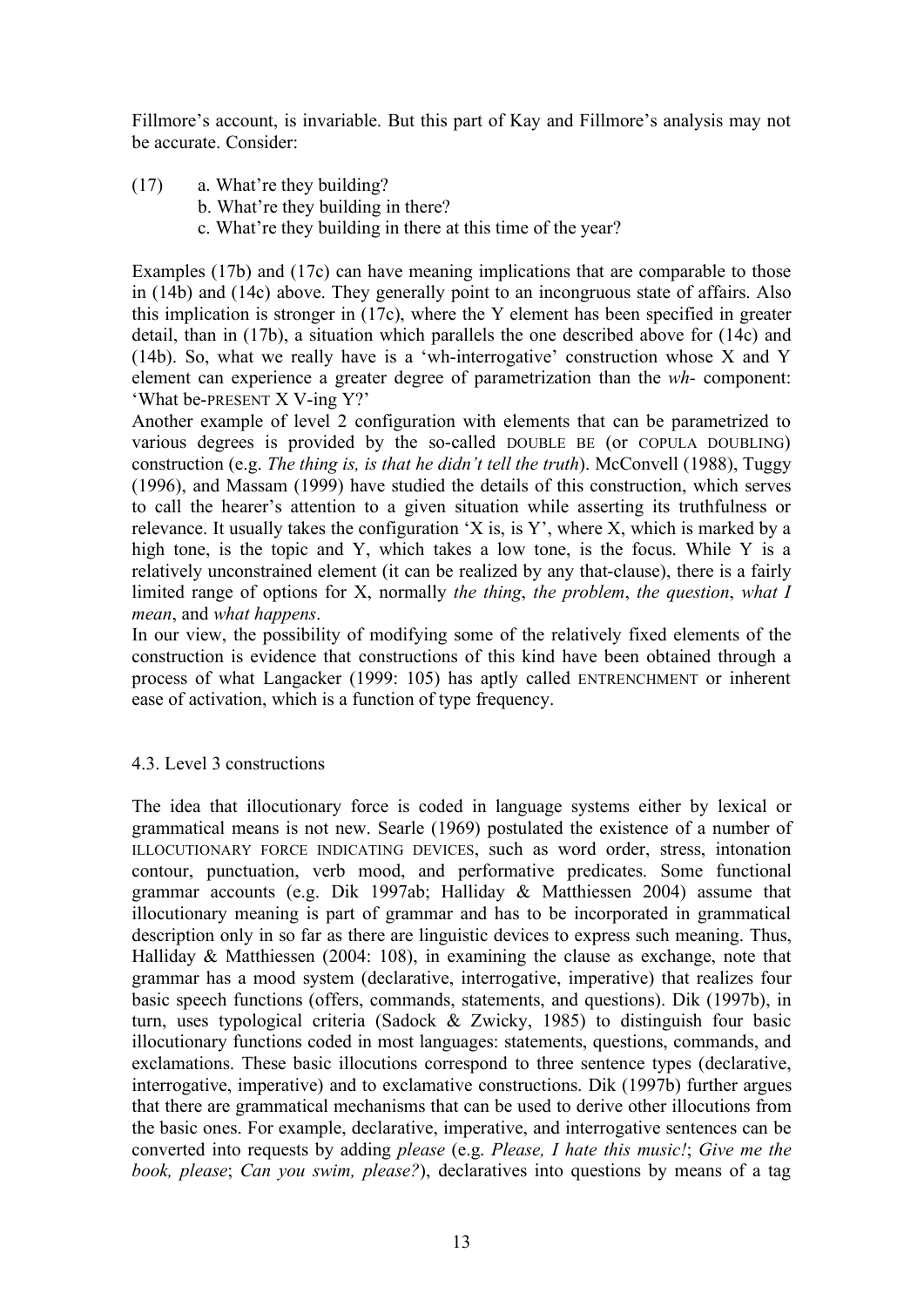(e.g. *She's a nice girl, isn't she?*), and imperatives into exclamations through suprasegmental features (e.g. *Look who's THERE!!*), among other possibilities. Our own view is very close to Dik's proposal, but with the crucial difference that what Dik calls grammatical derivation is not really so, but a matter of constructional conventionalization (Ruiz de Mendoza and Baicchi 2007). We thus believe that there are level 3 constructions that evince the same degrees of conventionalization that we find for level 2 constructions. Consider:

- (18) a. Can you write Morse code?
	- b. Can you explain Einstein's theory of relativity?
	- c. #Can you write Morse code, please?
	- d. Can you explain Einstein's theory of relativity, please?
	- e. Can you hear the ocean?
	- f. #\*Can you hear the ocean, please?
	- g. Can you listen to me?

'Can You Y?' sentences are a relatively conventional way to make requests. But the same construction can be used to ask questions. So, the interpretation of 'Can You Y?' is constructionally ambiguous. Grammatically, the 'Can You Y?' string is interrogative so it could be argued, *à la* Dik, that the request interpretation is derived pragmatically, in contrast with examples like (18b) and (18d), where we have grammatical derivation through the addition of *please*. But this is clearly not the case for two reasons. First, there are sentences like (18a) and (18e) that can hardly be converted into requests, not even through grammatical mechanisms, as evidenced by examples (18c) and (18f). Second, there are 'Can You Y?' sentences that have an extremely strong default interpretation as requests, as is the case with (18g). Evidently, the existence of default interpretations that are not predictable from grammatical form calls for a nonderivational account. Instead, we propose a constructional account of non-pragmatic illocutionary meaning, where illocutionary constructions may have compulsory (nonparametrizable) and variable (parametrizable) elements, as was the case with level 2 constructions. Parametrization is not an unrestricted process. Thus, the Y element in the 'Can You Y?' directive construction can only take verbal predicates belonging to certain lexical classes (state and non-active accomplishments predicates are excluded). Additionally, the Y element may optionally include *please* (*Can you listen to me, please?*) or beneficiary complements (*Can you sing for me?*) as ways of either reinforcing the directive character of the sentence or simply forcing the request interpretation.

Finally, note that the non-parametrizable part of the construction, just like in some level 2 constructions, admits some variation with slight changes in meaning that do not alter the overall illocutionary interpretation. That is, "non-paramatrizable" does not mean absolutely invariable but rather realizable through a limited set of options. Thus, we can have sentences using *will you*, *would you* and *could you* forms for the 'Can You' part of the construction:

- (19) a. Will/would you please answer all the questions in the questionnaire?
	- b. Can/could you please answer all the questions in the questionnaire?

The question may now arise as to the status of 'Can You Y?' strings that have a purely interrogative function. In the LCM such strings are considered parametrizations of the Aux-NP constituents of the POLAR INTERROGATIVE construction. Obviously, 'Can You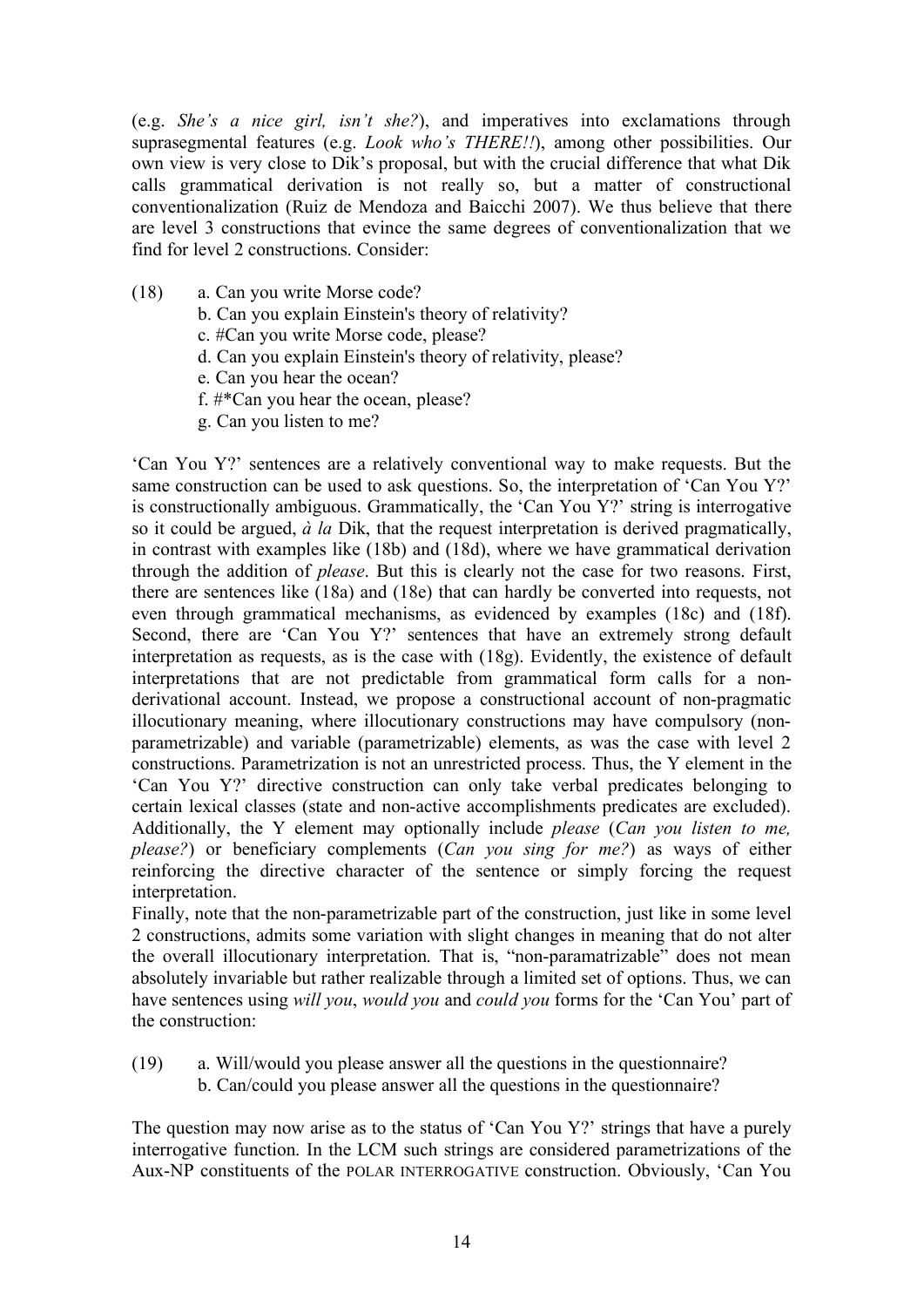Y?' requests have been derived by conventionalizing one form of performing such parametrization and giving it a stable speech act value. Again, as with level 2 configurations, the stable association of a specific interpretation with the construction is a matter of degrees of entrenchment.

## 4.4. Level 4 constructions

There are constructions that capture conventional implications that go beyond the clause level. These are level 4 constructions. One well-know example is the 'Let Alone' construction (Fillmore, Kay and O'Connor, 1988; e.g. *Would any one buy this garbage, let alone eat it?*), which can be symbolized as 'X Let Alone Y'. The construction, which has two highly variable constituents (X and Y) related by *let alone*, sets up an entailment relation between the two constituents that it relates. In this relation, the state of affairs depicted in Y is considered less likely to happen than the one in X. In turn, X either expresses or implicates a negative situation, i.e. one in which a state of affairs is portrayed as not being the case. The kind of discourse relationship described has the pragmatic consequence of placing emphasis (through an exaggerated contrast) on the Y element.

The 'X Let Alone Y' configuration has two highly variable elements (X is negative and Y provides a contrast on the bases of a scale) and one element with a low range of parametrization possibilities: the coordinating conjunction can sometimes be replaced by *never mind* (e.g. *A lot of poor parents barely have time to see their kids, never mind cook for them*) and *much less* (e.g. *Few will ever see an Aston Martin up close, much less drive one*)*.*

Another level 4 construction that admits a degree of variation in some of its compulsory elements is *'*Just Because X Doesn't Mean Y' (e.g. *Just because we live in Berkeley doesn't mean we're left wing radicals*), which is used to indicate that the second constituent does not necessarily follow from the first (Holmes and Hudson, 2000). Note that 'Just Because' is not easily modifiable without doing violence to the construction (\**Because we live in Berkeley doesn't mean we're left wing radicals*), while 'Doesn't Mean' does admit some variation (*Just because we live in Berkeley is no reason to think we're left wing radicals*; cf. Bender and Kathol 2001, for similar considerations).

In our view, the 'Just Because X Doesn't Mean Y' construction is a highly conventionalized parametrization of a more generic EVIDENCE-CONCLUSION/CONCLUSION-EVIDENCE pattern generally expressed through discourse connectors such as *so* and *after all*. Consider the following re-phrasings of one of the examples above:

- (20) a. They live in Berkeley. They must be left wing radicals.
	- b. They must be left wing radicals. They live in Berkeley.
- (21) a. They live in Berkeley, so they must be left wing radicals. b. They must be left wing radicals; after all, they live in Berkeley.

The discourse relationship between the two sentences in (20a) is one of evidenceconclusion and in (20b) of conclusion-evidence. Both in (20a) and (20b) the connections are implicit and need to be derived inferentially. This is not the case in (21a) and (21b), where they have been made explicit through discourse connectors, which thus acquire a clear constructional potential. We have two reverse constructions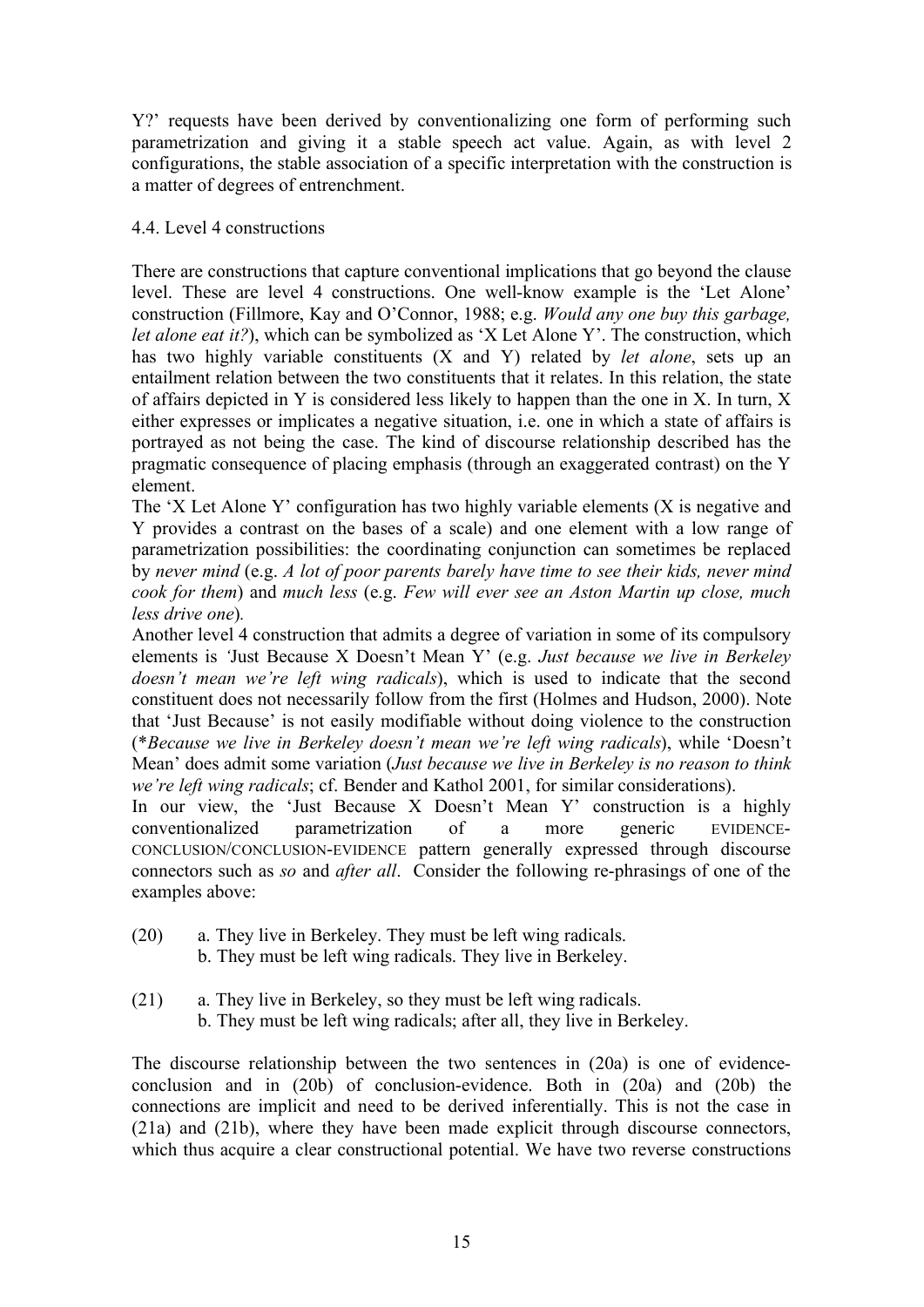'X So Y', and 'Y After All X', where X and Y can be either positive or negative statements, with various meaning effects:

- (22) a. They don't live in Berkeley, so they can't be left wing radicals.
	- b. They can't be left wing radicals; after all, they don't live in Berkeley.
		- c. They live in Utah, so they can't be left wing radicals.
		- d. They can't be left wing radicals; after all, they live in Utah.
		- e. They don't live in Utah, so they could be left wing radicals.
		- f. They could be left wing radicals; after all, they don't live in Utah.

Relevance theorists (e.g. Blakemore 1987, 1988, 2002, Blakemore & Carston 1999, Wilson & Sperber 1993) have studied discourse connectors (among them *so* and *after all*) in quite some detail. Relevance Theory makes a distinction between *conceptual* and *procedural encoding*. The former deals with the creation of coherent schematizations of experience, while the latter deals with the creation of instructions or constraints on pragmatic processing. Discourse connectors are a case of procedural encoding since they tell us the kind of inferential process that the hearer is expected to follow. In the case of the sequence 'X So Y' the hearer is expected to think of X as the evidence for the conclusion in Y; this reasoning pattern is reversed in the interpretation of 'Y After All X'. This proposal has the advantage of recognizing the inferential dimension of discourse connectors. However, we do not think that they are procedural any more than other aspects of interpretation at other levels, including what we have called subsumption (see section 4). What discourse connectors do is activate high-level cognitive models (or frames) like the EVIDENCE FRAME, which, elaborating on previous work by Ruiz de Mendoza (1999: 23), we can define as follows:

(23) *A state of affairs X is evidence of the existence of another state of affairs Y if thinking of X as true involves thinking of Y as true as well*.

*So* and *after all* exploit the evidence frame in converse ways by parametrizing differently the X and Y elements in it.

# **5. Subsumption processes**

In the Lexical Constructional Model (LCM) subsumption is a stepwise meaning production mechanism that consists in the principled incorporation of lower levels of semantic structure (captured in the form of lexical and constructional templates) into higher levels of syntactically-oriented structure (Ruiz de Mendoza & Mairal, 2007; Ruiz de Mendoza, 2007). Subsumption is a constrained process that takes place at all levels of meaning derivation. At the level of core grammar, internal constraints specify the conditions under which a lexical template may modify its internal configuration. They take the form of licensing or blocking factors that depend on lexical class ascription, lexical-constructional compatibility, and either predicate or internal variable conditioning of external variables. External constraints result from the possibility or impossibility of performing high-level metaphoric and metonymic operations on the lexical items involved in the subsumption process.

5.1. Lexical-constructional subsumption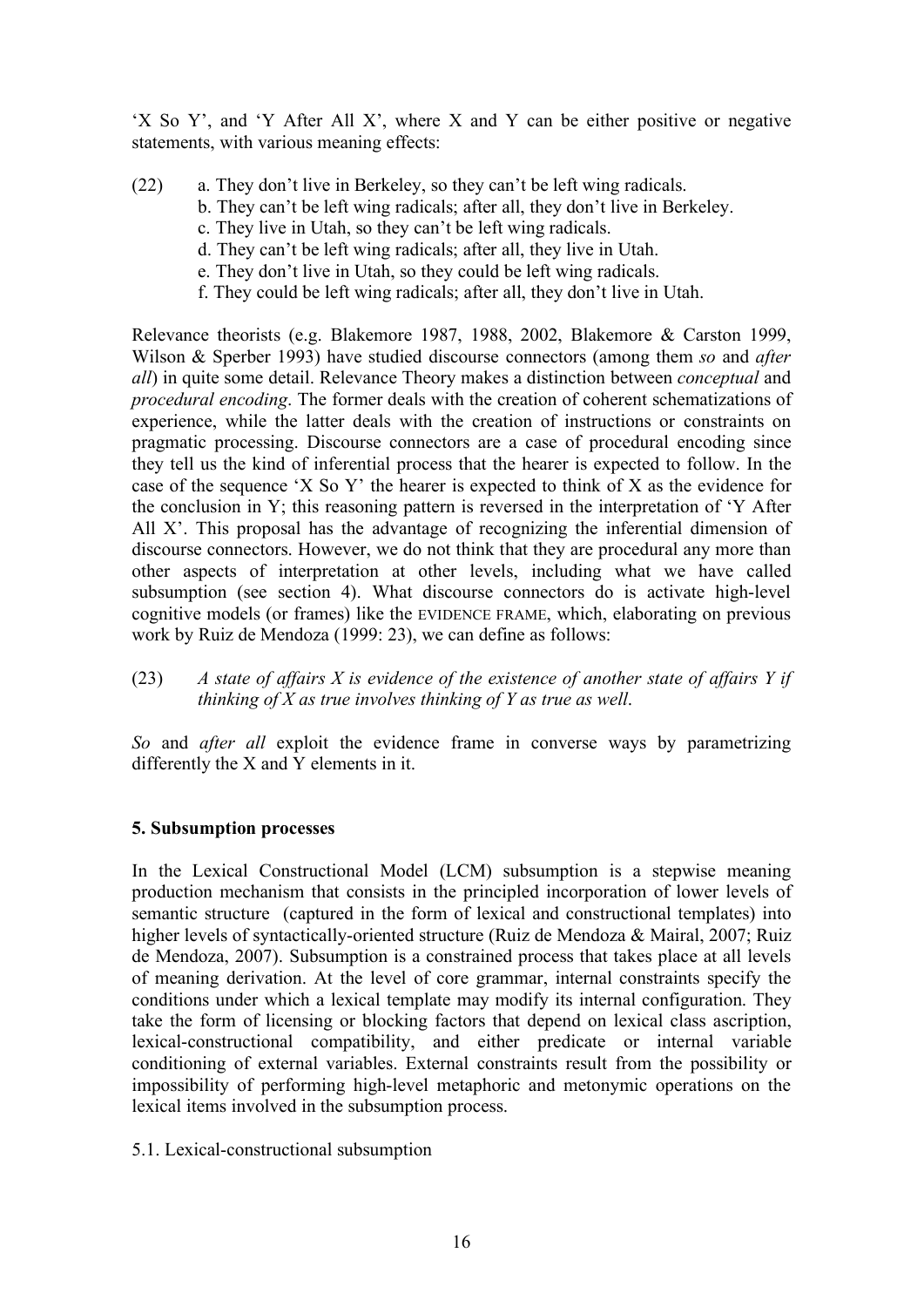Lexical and constructional templates interact in a constrained way. First, there is a general principle of conceptual interaction according to which higher-level conceptual patterns incorporate lower-level patterns. This principle was first identified by Ruiz de Mendoza (1997) and explored in detail on the basis of different kinds of cognitive model interaction by Ruiz de Mendoza and Díez (2002). In our view, a specific case of the principle is what Michaelis (2003) has termed the OVERRIDE PRINCIPLE in the context of constructional coercion.<sup>7</sup> This constructional principle states that the meaning of a lexical item conforms to the meaning of the structure in which it is embedded. A case in point is the transitivity feature of the caused-motion construction. Consider:

(24) The Washington press corps literally laughed him out of the room.

Example (24) differs from (12) and (13) in the section 3.1 in that 'laugh' has undergone subcategorial conversion from a verb with a prepositional complement (**laugh-at´** (x, y) 'laugh at someone') to a purely transitive verb (**laugh´** (x, y) 'laugh someone'). It may be observed that subcategorial conversion is a consequence of the Override Principle, which requires an adjustment of the meaning of 'laugh' to make it acquire attributes compatible with the caused-motion construction. But, in our view, the situation is slightly more complex. We may wonder why 'laugh' can participate – through coercion and subcategorial conversion– in the caused-motion construction, while this is not the case for other action predicates that are naturally transitive and do not need that kind of adjustment:

- (25) a. \*They caught him out of the room.
	- b. \*They killed him out of the room.
	- c. \*They described him out of the room.
	- d. \*They drank him out of the room.

We believe the answer lies in a correct understanding of the way internal and external constraints license lexical-constructional subsumption, i.e. the principleregulated fusion of a lexical template into a higher-level constructional pattern. We shall address the two kinds of constraint in the next two sections.

# *5.1.1. External constraints on lexical-constructional subsumption*

First, let us see why it is possible to convert 'laugh at ' into 'laugh'. The constructional requirement is to find a causative accomplishment predicate that will initiate the causal chain that results in the object of the action moving from one location to another. Since 'laugh' is an activity predicate, without any causal and resultative component, the only way to make it part of the caused-motion construction is by reinterpreting the activity predicate as if it were a causative accomplishment predicate. This reinterpretation process is metaphorical and it crucially hinges upon the correlation between two kinds of actor and two kinds of object. In the case of causative accomplishments, the actor and object are what we may call an EFFECTOR and and EFFECTEE, i.e. and actor whose action has a direct impact and subsequent effects on the object. In the case of activities, the

 $\frac{7}{1}$  Ziegeler (2007) has recently argued against the usefulness of the notion of coercion. She argues that apparent cases of coercion can be better explained on the basis of metonymy, diachronic development, and expansion of grammatical functions. In our own view, the notion is only useful if adequately constrained, as will shown below.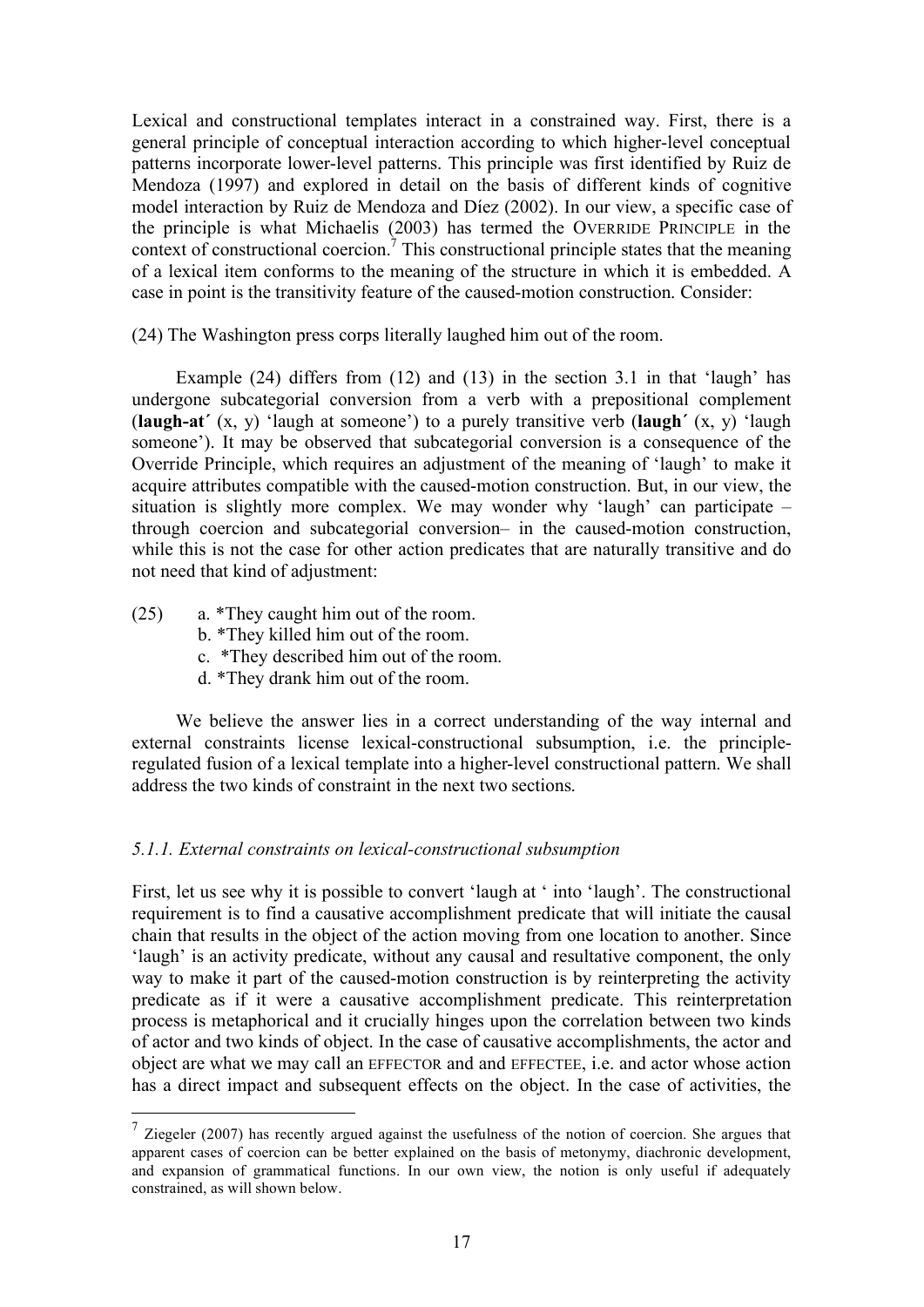actor is a mere "doer" of the action that is experienced by the object. This observation suggests an analysis of the subcategorial conversion process experienced by "laugh" in terms of *source* and *target* domain correspondences, of the kind proposed by Lakoff (1993) for conceptual metaphor within the context of Cognitive Linguistics (CL).

In CL, a metaphor is defined as a conceptual mapping or a set of correspondences between two domains, one of which (called the source) allows us to reason about the other (called the target). Ruiz de Mendoza and Mairal (2007), on the basis of previous work by Ruiz de Mendoza (2007), have identified a number of metaphors that have consequences in terms of grammatical arrangement. For cases like the use of 'laugh' in (24) they propose the metaphor EXPERIENTIAL ACTION IS EFFECTUAL ACTION:

| <b>SOURCE</b>                       |     | <b>TARGET</b>                       |
|-------------------------------------|-----|-------------------------------------|
| Effector                            | ←=→ | actor [both are doers]              |
| Effectee                            | ←=→ | goal/experiencer [both are objects] |
| Effecting $\leftarrow$ $\leftarrow$ |     | acting [both are kinds of doing]    |
| Instrument $\leftarrow \rightarrow$ |     | Ø                                   |
| Purpose                             | ←≕→ | purpose                             |

The high-level metaphor we have spelled out above imposes positive and negative constraints on lexical-constructional subsumption. On the positive side, the metaphor opens the door to a number of subcategorial conversions of predicates that can be classified as "experiential actions". This is the case of the predicates 'listen', 'wink', and 'wave', among many others, all of which have an experiential goal, which, in their default syntactic expression, are marked by a preposition ('listen to', 'wink at', 'wave  $at$ :

- (26) a. Finally, I felt like I was being listened into existence.
	- b. She winked her away through Picadilly.
	- c. She waved me into the kitchen.

But there are also negative constraints that filter out impossible expressions even if we are working with experiential actions. Consider:

(27) a. \*They laughed him out of the room with big laughter ((but cf. with a hearty guffaw, which specifies manner).

b. \*John laughed him out of the room with his mouth and lips.

It is not possible to make use of the instrumental role in the metaphor since experiential actions, unlike effectual actions, do not have such an element. The instrumental role is discarded from the mapping by the application of the EXTENDED INVARIANCE PRINCIPLE (EIP). The EIP was first proposed by Ruiz de Mendoza (1998) as a development to all kinds of generic-level structure of Lakoff's INVARIANCE PRINCIPLE, which was restricted to topological or image-schematic structure. The EIP stipulates that the generic-level structure of the target domain of a metaphoric mapping has to be preserved in a way that is consistent with the corresponding structure of the source. This means that we cannot do violence to the 'experiential action' domain by forcing an instrumental role into it, as evidenced by the impossibility of sentences like (27a) and (27b) above. The metaphor also rules out expressions with activity predicates that cannot take an object, as in (28) below, or those where the object is not an experiencer, as in (29):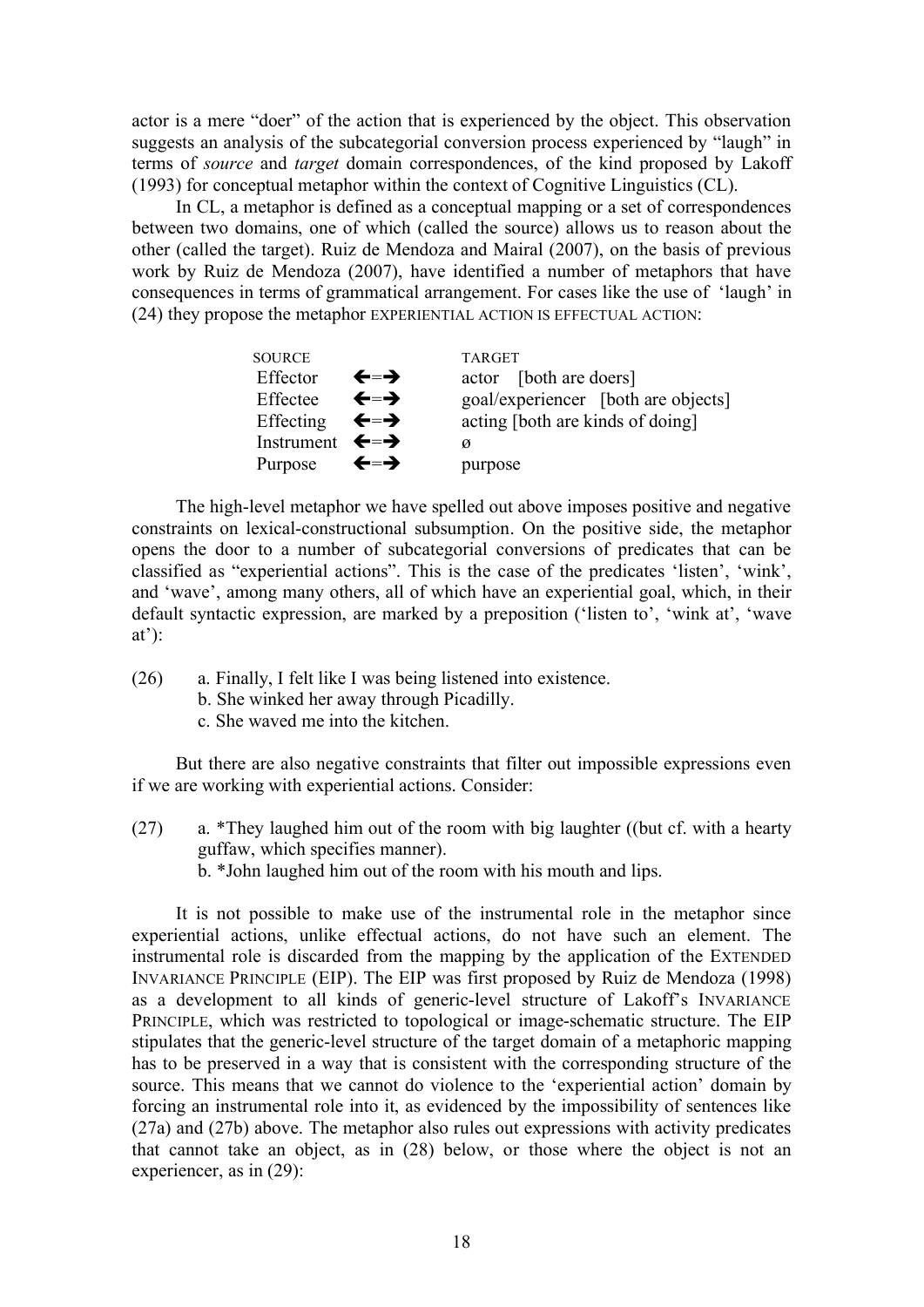- (28) \*Sharon shivered me into the room.
- (29) \*My mother dressed me into the room.

This metaphorical constraint happens by virtue of the activity of the CORRELATION PRINCIPLE (CP), first proposed by Ruiz de Mendoza & Santibañez (2003), which is active in the selection of the best possible source domain in terms of the implicational structure of the target. For example, in ARGUMENT IS WAR, an extremely intense debate between opposing political candidates may appropriately be described as an "all-out war" rather than just a skirmish. In the case of AN EXPERIENTIAL ACTION IS AN EFFECTUAL ACTION, both effectors and effectees are appropriate correlates for experiential actors and goals for two reasons: (i) the two pairs of roles stand in an actor-goal relationship; (ii) if we want to preserve the "coerced" meaning implications of the target domain when the lexical template is built into the caused-motion construction, effectors and effectees are the best possible source elements since the caused-motion construction requires literal force applied to an object. In the metaphor we understand the actor and goal of an experiential action as if they were the material doer and object of an effectual action (i.e. an action that has a direct physical effect on the object). A simplified representation of externally constrained lexical-constructional subsumption for *Peter laughed Mary out of the room* is found in figure 1 below. For the sake of simplicity, we have made use of the lexically realized constant *laugh at'* (in boldfaced italics) $\delta$  to stand for its corresponding lexical template:



*Figure 2: Simplified representation of a case of lexical-constructional subsumption*

Since *laugh* is not a primitive, we use boldface and italics to mark the difference with real primitives, which, recall, are notated in boldface.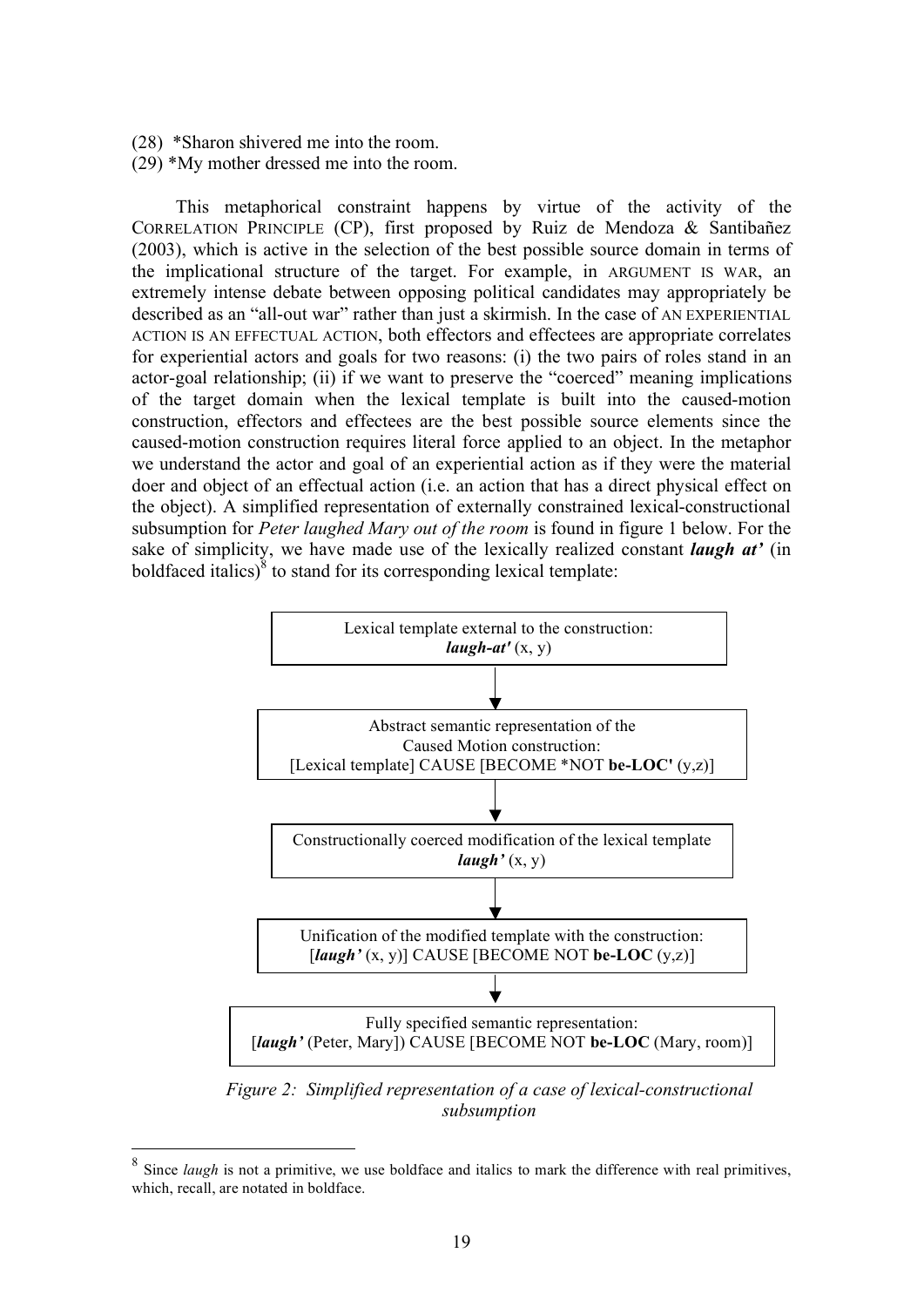There are other high-level metaphors that constrain lexical-constructional subsumption. For example, as noted in Ruiz de Mendoza and Mairal (2007), in *He talked me into it*, 'talk someone (into)' is based on the metaphor COMMUNICATIVE ACTION IS EFFECTUAL ACTION, which licenses a subcategorial conversion process whereby the receiver of the message is seen as if directly affected by the action of talking rather than as the goal of the message. In *He drank himself into a stupor*, the metaphor AN ACTIVITY IS AN (EFFECTUAL) ACCOMPLISHMENT allows us to interpret the originally intransitive predicate 'drink' in terms of a transitive structure of the actorobject kind (in the example, the object is reflexive). To give just one final example – among many possible others– of the constraining power of high-level metaphor consider the following sentence:

(30) Peter loved Mary back into life.

This sentence is an instance of the metaphor AN EMOTIONAL STATE IS AN EFFECTUAL ACTION. The predicate 'love' is what Halliday & Matthiessen (2004) have called a mental process predicate, which, in his terminology, has two associated roles, a sensor and an object of sensing (i.e. a phenomenon). In (30) the sensor is treated as an effector and the phenomenon as an effectee. The mapping is licensed by the CP to the extent that the object of sensing is a goal of the sensor's activity.

Metonymy can also act as an external constraint on lexical-constructional subsumption. Following the standard approach in CL, we define metonymy as a domain-internal conceptual mapping where one domain (the source) affords mental access to another domain (the target). In virtue of this operation, the source is taken to stand for the target. Thus, in the sentence *Tie your shoes*, 'shoes' is cued by the predicate 'tie' to give us immediate access to (and consequently stands for) 'shoelaces'. The constraining power of high-level metonymy on grammatical arrangement has been discussed in some detail in Ruiz de Mendoza & Pérez (2001) and Ruiz de Mendoza & Mairal  $(2007)$ . Here we will just address a few relevant facts. Compare the following sentences:

- (31) a. The door closed (easily)
	- b. The bread cut easily/well.
	- c. \*The bread cut.
- (32) a. This new machine sews nicely.
	- b. This soap powder washes whiter.

Example (31a) is a case of the INCHOATIVE construction, which, as is well known from the literature, alternates with the CAUSATIVE construction (cf. *Someone closed the door*). The inchoative construction is very similar to the MIDDLE construction, exemplified by (31b), with only one crucial distinguishing property: in the middle construction there is an evaluative element, which is obligatory, as is evidenced by the impossibility of (31c). In the inchoative construction the evaluative element is optional. The sentences in (32), in turn, illustrate the CHARACTERISTIC PROPERTY OF INSTRUMENT

<sup>&</sup>lt;sup>9</sup> The constraining role of metonymy in constructional behavior has also been explored in quite some detail in Panther & Thornburg (1999ab, 2000), Brdar-Szabó & Brdar (2002), and Brdar & Brdar-Szabó 2003), with examples from English, Hungarian, and Croatian.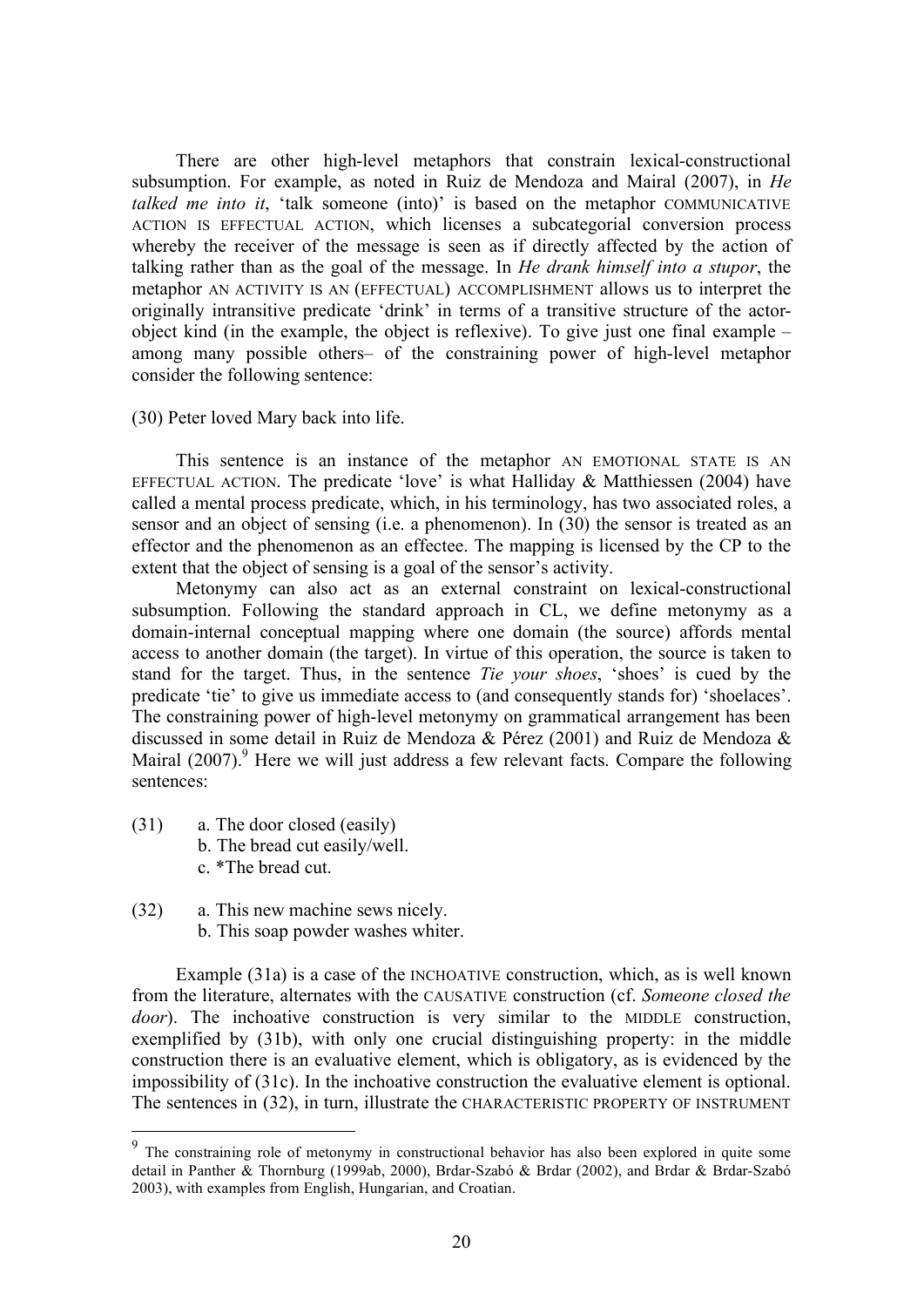construction (Levin, 1993), which we prefer to label, following Ruiz de Mendoza & Peña (2008), INSTRUMENT-SUBJECT EVALUATIVE. Ruiz de Mendoza & Mairal (2007) give a unified account of the semantic motivation for these three constructions on the basis of two related high-level metonymies: PROCESS FOR ACTION and PROCESS FOR ACTION FOR RESULT. The inchoative construction is grounded in the PROCESS FOR ACTION metonymy. The metonymy allows us to retrieve the implicit agent of the inchoative construction, a situation that is impossible in the case of non-inchoative processes:

(33) The sheriff died (of a heart attack)

In (31) the sheriff's dying does not stand for someone willfully causing his death. Note that in order to have this situation we need to make use of a metaphor, as in (34), where the cause of a natural process is seen as if it were an intentional agent:

(34) A heart attack killed the sheriff.

Furthermore, for the high-level metonymy PROCESS FOR ACTION to be applicable to a verbal predicate, the predicate needs to fulfill a number of conditions: there must be implicit agentive, instrumental, purposive, and beneficiary roles that are retrievable only through the metonymic operation:

(35) a. \*The door closed by John (cf. John closed the door).

b. \*The door closed with his left hand (cf. John closed the door with his left hand).

c. \*The door closed to start the experiment (cf. The experimenter closed the door to start the experiment).

d. \*The door closed for me (cf. John closed the door for me).

The impossibility of these examples is to be found in the violation of the EIP, which in its application to metonymy preserves the high-level configuration of domain internal relationships. Evidently, the EIP does not allow us to include in the source the roles mentioned above, which are specific to the target.

The middle and instrument-subject evaluative constructions add an evaluative ingredient that may affect either the process or the result components of the PROCESS FOR ACTION FOR RESULT metonymy. Thus, in *The bread cut easily* and *This new machine sews nicely*, it is the process that is assessed, as revealed by the paraphrases:

- (36) a. It was easy to cut the bread.
	- b. It is nice to sew with this new machine.

The paraphrases are not possible in the case of *The bread cut well* and *This soap powder washes whiter*, since in these examples it is not the process but the result that is assessed:

- (37) a. \*It was well to cut the bread.
	- b. \*It is whiter to wash with this soap powder.

This observation suggests that we have two different exploitations of the same high-level metonymic chain. In one of them, special focus falls on the initial source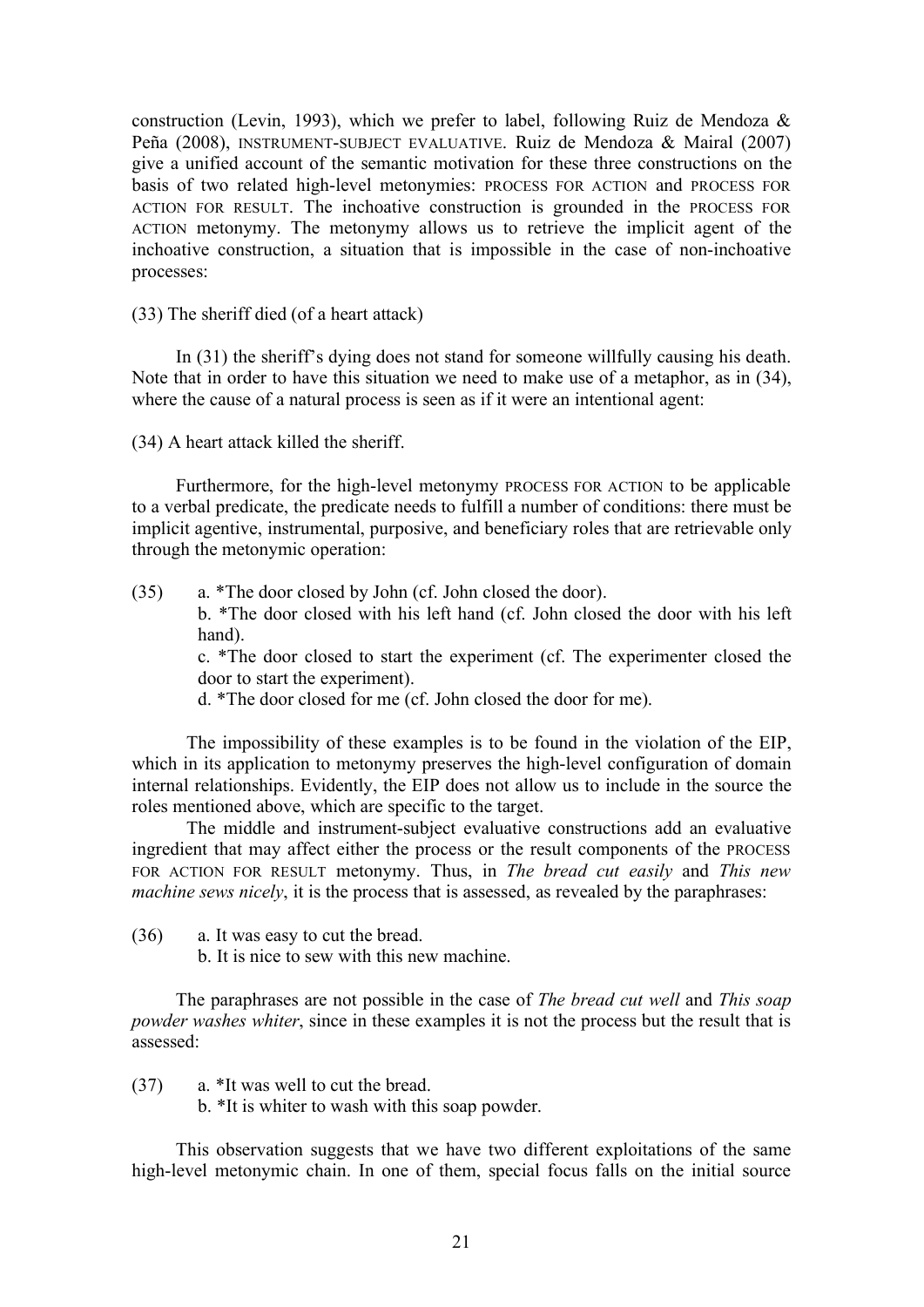domain (the process); in the other, it is the final target domain (the result) that is particularly highlighted. The difference in focus is to be added to the other factors mentioned above to account for the ability of the two related high-level metonymies to set external constraints on lexical-constructional subsumption and to account for the range of interpretative possibilities of each construction with its variants.

#### *5.1.2. Internal constraints on lexical-constructional subsumption*

Lexical-constructional subsumption is also regulated by other constraints that have the internal semantic make-up of the lexical and constructional templates within their scope. In what follows we include a sample of some of the most representative internal constraints (see Mairal and Ruiz de Mendoza 2006, for a more exhaustive description).

The simplest case is FULL MATCHING, which stipulates that there must be full identification of variables, subevents, and operators between the lexical template and the constructional template. Thus, the predicate 'break' can take part in the effectual variety of the transitive construction because it shares with the construction the relevant elements of structure, i.e. an effectual action that causes a change of state. In figure 3 below, the higher and lower layers represent the lexical template and the constructional template respectively:





 $\left[\begin{bmatrix} \text{do}'(x, \emptyset) \end{bmatrix} \right]$  CAUSE  $\left[\begin{bmatrix} \text{BECOME/INGR} \text{ pred}'(z) \end{bmatrix} \right]$ 

*Figure 3. Full matching between a causative accomplishment predicate and the effectual variety of the transitive construction*

A second constrain is concerned with the proper identification of events. According to the EVENT IDENTIFICATION CONDITION, the semantic configuration of the construction must be a proper subevent of the canonical lexical template. A case in point is that of the CONATIVE construction, which imposes the presence of either a motion or a contact subevent. Accordingly, contact-by-impact verbs such as *hit*, which are represented by the lexical template below, are compatible with a conative construction since a motion subevent is easily identified [**move.toward´** (x, y)]

 $[Inst_1, Involv <_{Manner > < Purp>}] [[do'(w, x)] CAUSE [do'(x, [move, toward'(x, y)])$ 

Continuing with the notion of events, Aktionsart representations can act as filters for certain cases of lexical-constructional subsumption. For example, following Cortés (2007), we note that the causative/inchoative alternation occurs with pure change of state predicates, which means that either a telic accomplishment or achievement can be compatible with the semantics of the inchoative construction, while this is not the case with states, activities, their corresponding causatives, and active accomplishments.

*break*: a causative accomplishment predicate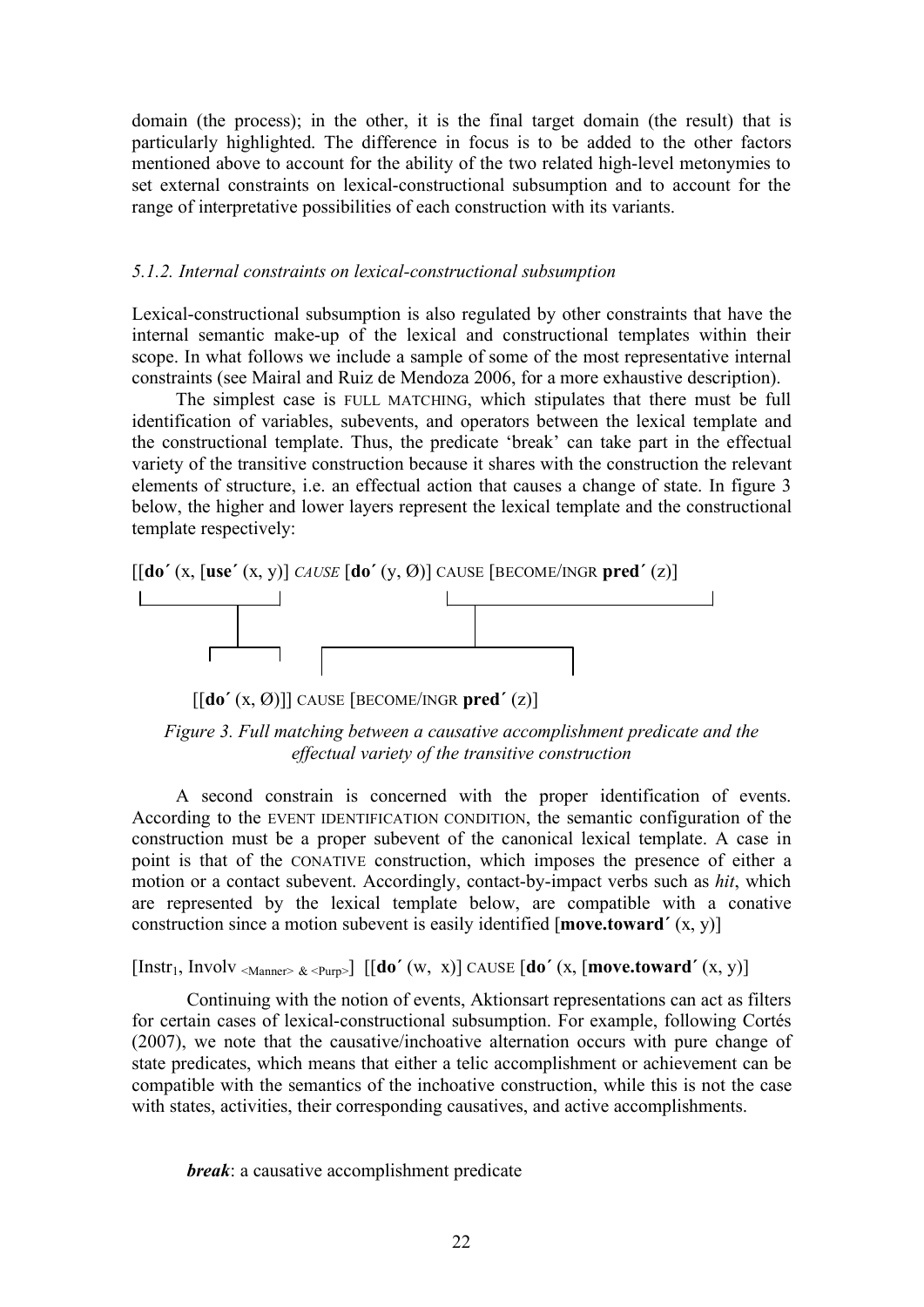*break:* do' (x, 
$$
\varnothing
$$
) CAUSE   
 [BECOME *broken* (y)]   
 [Caus<sub>1</sub>Fact<sub>1</sub>] [BECOME/ INGR pred' (x)]  $1 = x^{10}$ 

Thus, it is not surprising that we cannot subsume a state lexical template into an inchoative constructional template. If we compare the two representations we note that the implicit causative parameter together with the dynamic telic event structure as encoded in the constructional template do not have a corresponding analogue in the state lexical template for *see*; hence lexical-constructional subsumption is not feasible:<sup>11</sup>



If we now turn to causative states, we note that although the implicit causative parameter of the constructional template finds a corresponding analogue in the causative operator of the lexical template, the BECOME /INGR constructional operators, which signal the telic nature of the construction, are not compatible with anything in the lexical template since we are dealing with a state predicate, which is atelic and unbounded:

$$
\mathbf{do'}(x, \varnothing)
$$
CAUSE [feel' (y, [pred'])]  
  

$$
\uparrow
$$
  
[Caus<sub>1</sub>Fact<sub>1</sub>] [BECOME/ INGR pred' (x)] 1= x

A different case is that of active accomplishments as represented by the predicate *eat* below. Here we have two concatenated events, an activity which ends in a telic state:

$$
\mathbf{do'}(x, [eat(x, y)]) \& INGR \mathbf{ consumed'}(y)
$$

If we try to subsume the lexical template for *eat* into the inchoative constructional template we note that the ingressive, telic event is identified while this is

 $10$  Cortés (2007: 96-97) posits this representation as one of the two possible constructional templates for the inchoative construction. Note that the format is the same that is used for lexical templates. On the right hand side, there are two lexical functions, Caus1 and Fact1, which emphasize that the first argument can be understood as an in-built causer involved in the realization (Fact ' factum') of the change of state depicted. For an in-depth analysis of the causative /inchoative alternation and all the semantic and syntactic co-occurrence restrictions associated with it, we refer the reader to Cortés (2007).

<sup>11</sup> A similar argument can be used to explain the ungrammaticality of activity predicates within the causative /inchoative alternation (see Cortés, 2007: 98).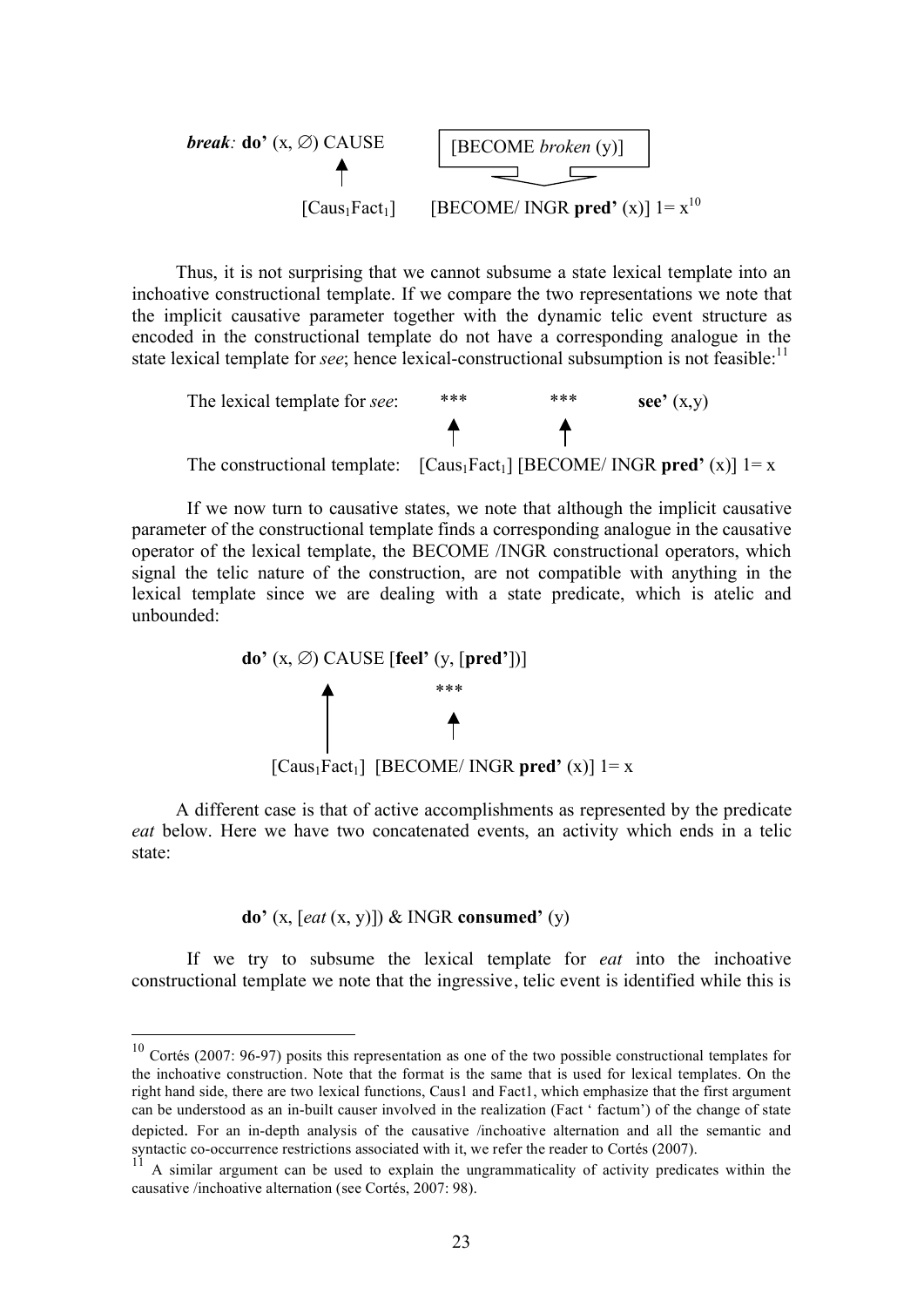not the case with the implicit causative parameter, which explains why subsumption is not possible with this type of predicates:



The lexical class of a predicate can also be very influential in determining lexical constructional subsumption. For example, we can ascertain why 'break' verbs can participate in the causative/inchoative alternation, while this is not the case with 'destroy' verbs. If we look at their lexical representations below, there is nothing that should prevent them from participating in this alternation. But this is not really the case with *break* verbs, which do take part in the alternation.

(38) a. **do'** (x, 0) CAUSE [BECOME **broken** (y)] b. **do'** (x, 0) CAUSE [BECOME **destroyed** (y)]

Then, why is it possible to generate this construction from (38a) and not from (38b)? The reason lies in the fact that the lexical template for 'destroy'verbs is further modified by the primitive BECOME NOT **exist'** and the lexical function **RealLiqu**<sup>12</sup> which expresses the idea that someone carries out an action such that an entity does not longer exist. This means that 'destroy' verbs are not verbs of change of state but verbs of existence and therefore are incompatible with the semantics imposed by the construction itself:

### [**RealLiqu**12] **do'** (x, 0) CAUSE [BECOME NOT **exist'** (y)]

LEXICAL BLOCKING is in fact another constraint that operates within a lexicalconstructional subsumption process. One of the components of the lexical template can block the unification with a certain construction given that this component is a suppletive form. An interesting case is *kill*: this verb does not take part in the causative/inchoative alternation since its inchoative form is suppletive, i.e. *die*, and blocks out a potential inchoative form of *kill*.

Finally, two further constraints are in order here: PREDICATE-ARGUMENT CONDITIONING and INTERNAL VARIABLE CONDITIONING. Both are operational on the basis of the semantic nature of one of the arguments in either the lexical or the constructional templates. By predicate-argument conditioning we refer to cases in which the lexical template can place restrictions on the kind of instantiating element that we can have for a constructional argument. Thus, in, the caused-motion construction we have a basic constructional structure of the 'X-predicate-Y-Z' type, where Y is an NP and Z is a PP. In principle, the constructional template can take any verb participant role to instantiate the Y element, which can be either human or non-human (e.g. *Jim pushed her into the room*; *Denise blew the dry leaf off the tree stump*). However, once the predicate and PP slots have been filled in, this choice constrains the kind of Y element that we can have. For example, in *She drove me into a depression*, the Y element has been realized by a human verb role; we cannot have a non-human element (cf. \**She drove the gnat/the cobble-stone into a depression*).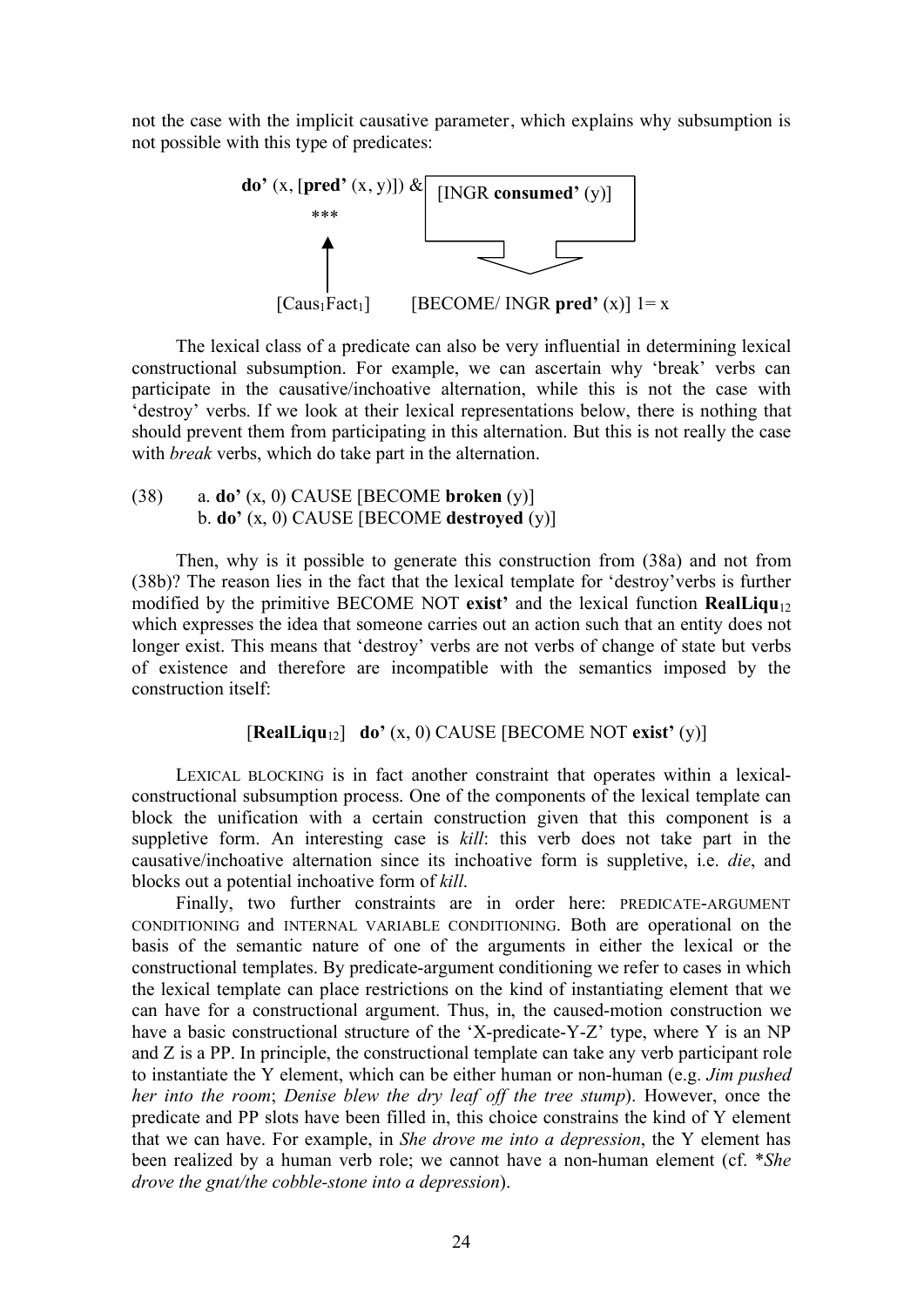Internal variable conditioning arises from the internal configuration of the lexical template instantiating the predicate slot of a constructional template. The internal predicate variables place constraints on the nature of both the predicate and constructional arguments. A clear example is supplied by the use of the verb 'drive' to instantiate the caused-motion construction. The lexical template of 'drive' contains an indication of loss of control for the object. Because of this, there is a tendency for the Z element to be axiologically negative and have frequent instantiations such as the following: *desperation*, *panic*, *madness*, *frenzy*, *depression*, *apathy*, *rage*, *terror*, etc. Realizations with words like *peace*, *bliss*, *delight*, and *happiness* may occur only in contexts where lack of control is felt to be positive (e.g. *I hear music that drives me into melancholy, or happiness*). The same principle, within the context of the SUBJECTIVE TRANSITIVE CONSTRUCTION (cf. Gonzálvez-García 2003, 2006, 2007), accounts for nature of the XPCOM or depictive element, which is necessarily evaluative, as a byproduct of a subjective evaluative judgment. The constraining activity of the principle is thus further illustrated in the following pair of sentences drawn from Gonzálvez-García (2007:19):

(39) a. #I know you must think me the man who is standing over there b. 'I know you must think me awful' (BNC CDE 861)

In essence, this section has presented a sample of some of the most relevant internal constraints that influence lexical-constructional subsumption. The next section examines the way in which subsumption processes take place at the rest of the levels of description identified in our model.

### 5.2. Constructional subsumption and conceptual cueing

In the LCM, fully worked-out core-grammar representations (level 1) are the input for a pragmatic (level 2) module that accounts for low-level situational aspects of linguistic communication. A level 3 module deals with high-level situational models (illocutionary force). Finally, a level 4 module accounts for the discourse aspects of the LCM, especially cohesion and coherence phenomena. Each level is subsumed into higher levels of description as licensed by a number of cognitive constraints. Internal constraints at these levels are based on the ability of each lower-level configuration to parametrize its next higher-level construct. Thus, subsuming a level 1 structure of the kind 'the child is doing something in the kitchen' into the 'What's X doing Y?' construction is a straightforward task, since 'the child' and 'something in the kitchen' are feasible realizations of the X and Y elements respectively. However, in this example the output of level 2 subsumption may not be integrated into other higher-level constructions, even though it has a level 3 interpretation (e.g. a complaint). This interpretation is obtained through the metonymic activation of a high-level illocutionary model that Ruiz de Mendoza and Baicchi (2007) have called the COST-BENEFIT COGNITIVE MODEL. This model captures social conventions on human interaction according to which people are expected to act in ways that are beneficial for other people. An utterance exploiting 'What's X doing Y?' acquires the default interpretation of a call for the addressee to do something about an incongruous situation on the basis of the activation of part of this model. The rationale for this sort of interpretation is that if the addressee had been aware that there is something wrong about the situation described, he should have already fixed it rather than let the speaker do it. So asking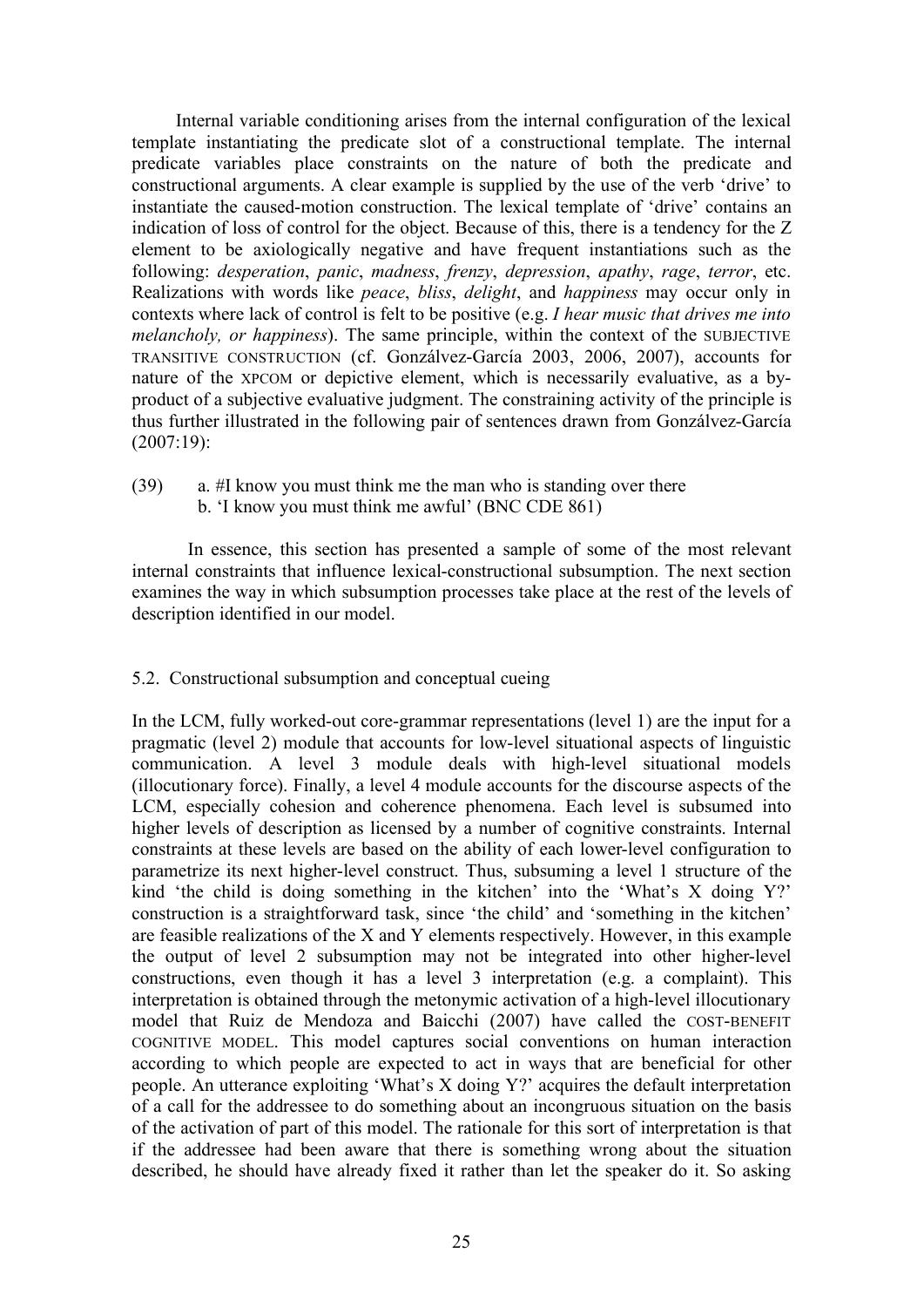about the nature of the incongruous situation serves as a way of calling the addressee's attention to the problem so he can act. This is a case of CONCEPTUAL CUEING rather than constructional parametrization since the whole level 3 interpretive process works by making the level 2 output stand for the relevant part of the COST-BENEFIT COGNITIVE MODEL, as outlined above. Conceptual cueing is a meaning derivation process whereby a meaning representation –of levels 1 to 3– acts as a prompt for the metonymic activation of a related conceptual structure that is either the final meaning representation of a linguistic expression or contains all the meaning ingredients to become the output for the next level of interpretation. The conceptual structure thus activated consists of one or more cognitive models either in isolation or in principled interaction. Consider one more example. Take the sentence *The child is in the kitchen again* in a context where it is evident that the child is up to something. The meaning implications of this sentence (i.e. the child is doing something wrong) are comparable to those of the 'What's X Doing Y' construction. However, they are not obtained by parametrization of a level 2 construction, but rather by conceptual cueing in the form of the metonymic activation of a low-level situational model (or scenario) where the child did something he was not supposed to do in the kitchen (presupposed information), was perhaps scolded (tentative implication), and has returned (explicit information) to repeat his incorrect behavior (non-tentative implication).

Let us now turn our attention back to example (20a), here repeated as (40) for convenience:

(40) They live in Berkeley. They must be left wing radicals.

We noted before that the coherence relationship between the two sentences in this example hinges upon a high-level propositional model that we called the Evidence Frame. This cognitive model specifies an evidence-conclusion relationship between two propositions such that if one is (thought to be) true the other is (thought to be) true as well. As such, (40) parametrizes the two items in the evidence-conclusion relationship. The parametrization process here is constructional to the extent that there is an iconic arrangement of the two sentences (a form of supra-sentential constituent ordering) and a conventional use of *must* to introduce a conclusion. However, let us cast (40) into a conversational format:

(41) A: They are left wing radicals. B: Small wonder. They live in Berkeley.

In (41) the Evidence Frame is exploited differently. Speaker B takes A's turn as a conclusion that follows from the evidence that the protagonists live in Berkeley. In fact, B acts on the basis of the assumption that A's remark can be taken as a conclusion that follows from some sort of evidence. B's response is only extra corroborative evidence that what A says is true. As such B's response is a conceptual cue that calls upon the whole Evidence Frame in a metonymic way (living in Berkeley stands for the high likelihood of being a left wing radical).

### *5.2.1. External and internal constraints on constructional subsumption*

As explained in 4.2, constructional subsumption involving low-level or high-level situational models is a matter of parametrization, which is but the higher-level correlate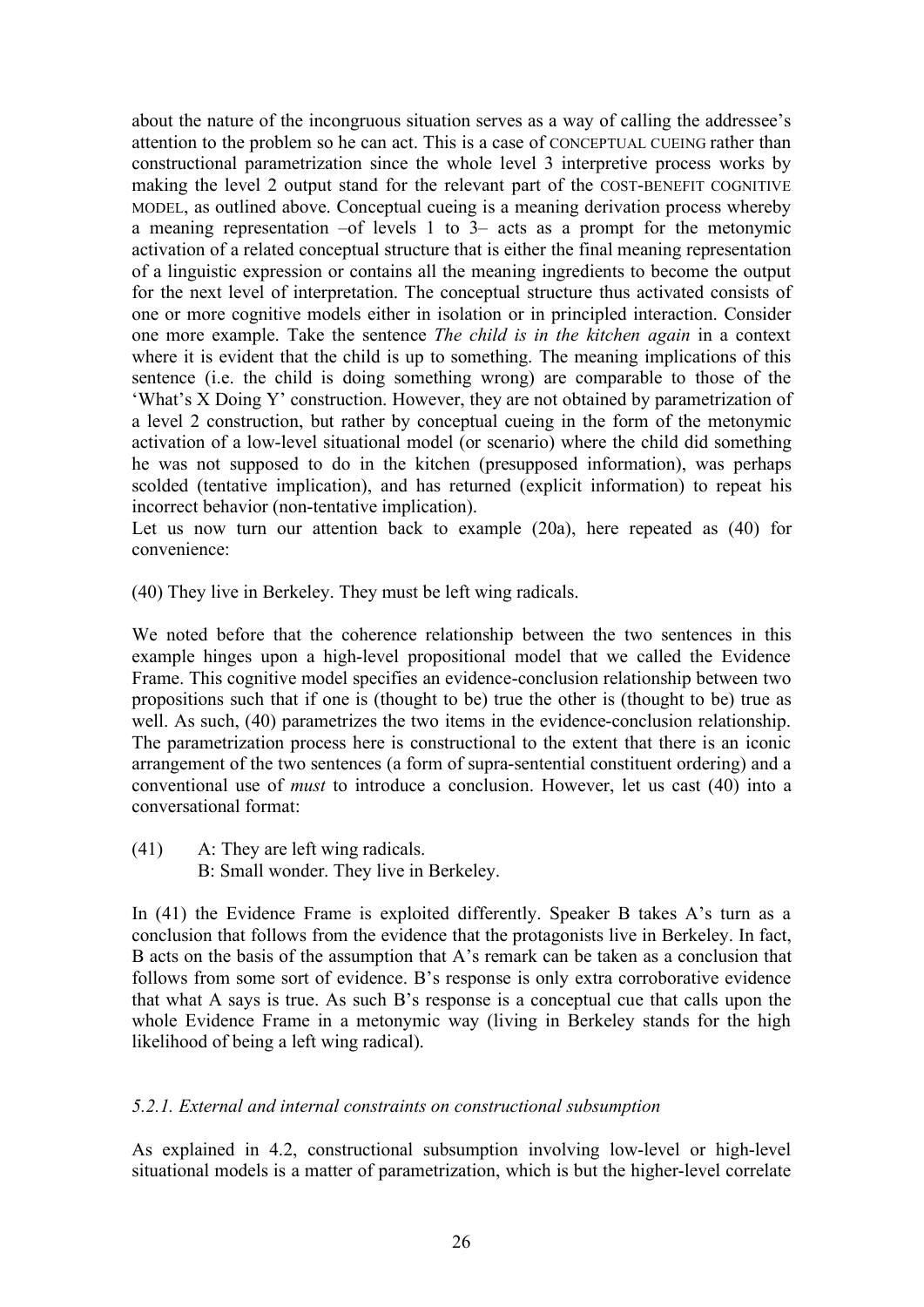of full matching in level 1 subsumption processes (section 5.1.2). Consider again the case of a request taking the form of 'Can You X, (Please)?':

(42) Can you do the laundry, please?

The expression *do the laundry* is idiomatic to some extent and makes use of a transitive pattern grounded in the high-level metonymy GENERIC FOR SPECIFIC whereby 'do' stands for 'wash' (cf. Ruiz de Mendoza and Pérez 2001, for similar examples). So the expression can be classified as an active accomplishment from an Aktionsart perspective. The 'Can You X?' directive construction is fully compatible with Aktionsart characterizations containing a **do'** primitive, such as activities and active accomplishments. This observation strongly suggests that subsumption at this level takes place in compliance with conceptual compatibility principles similar to full matching, which are internal to the process. The rest of the internal constraints operating at level 1 do not have correlates at levels 2, 3, and 4, simply because of the different nature of constructions at these levels, which, as we have seen, make extensive use of idiomatic configurations.

There are also external principles at work. Thus, we observe that the 'Can You X?' directive construction is not possible with states, as evidenced by the examples in (43), and that it can only be operational in the case of (non-active) accomplishments through heavy constructional coercion, as seen from the oddity of the examples in (44):

- (43) a. \*Can you own a car, please? b. \*Can you be tall, please? c. \*Can you fall ill, please?
- (44) a. #Can you learn Mathematics, please? b. #\*Can you blush, please? c. #\*Can you die, please?

Example (44a) is less odd than (44b) and (44c) because its is more sensitive to constructional coercion: it is easier to think of a person actively doing something that will result in his learning Mathematics, but it is not clear how we can construe blushing or dying as controllable in a comparable way. In any case, what a sentence like (44a) conveys is the idea that learning Mathematics can be a construed as the result of a controlled activity, which suggests a high-level metonymic operation: the result of an action (as captured by the Aktionsart specification **BECOME predicate'** for accomplishments) can stand for the action itself, thus yielding the metonymy RESULT FOR ACTION. In this analysis, the metonymy licenses the possibility of saying (46a), but precludes (44b) and (44c) from being possible in standard contexts. The metonymy RESULT FOR ACTION was first postulated by Panther and Thornburg (2000), who used it to account for the possibility of finding imperative constructions –which would normally require an action predicate- with stative predicates (e.g. *Stand behind the yellow line!*). Ruiz de Mendoza and Pérez (2001) have noted that the RESULT FOR ACTION metonymy does not apply to all cases of stative predicates expressing resultant states. Thus, it is possible to say *Be happy*, but #*Fall asleep* is certainly odd. However, their negative counterparts (*Don't be so happy*, *Don't fall asleep*) may be possible. According to Ruiz de Mendoza and Pérez (2001), the reason for these asymmetries lies in the degree of difficulty that activating RESULT FOR ACTION may have depending on the degree of control that the participant has over the situation in question. Thus, #*Fall*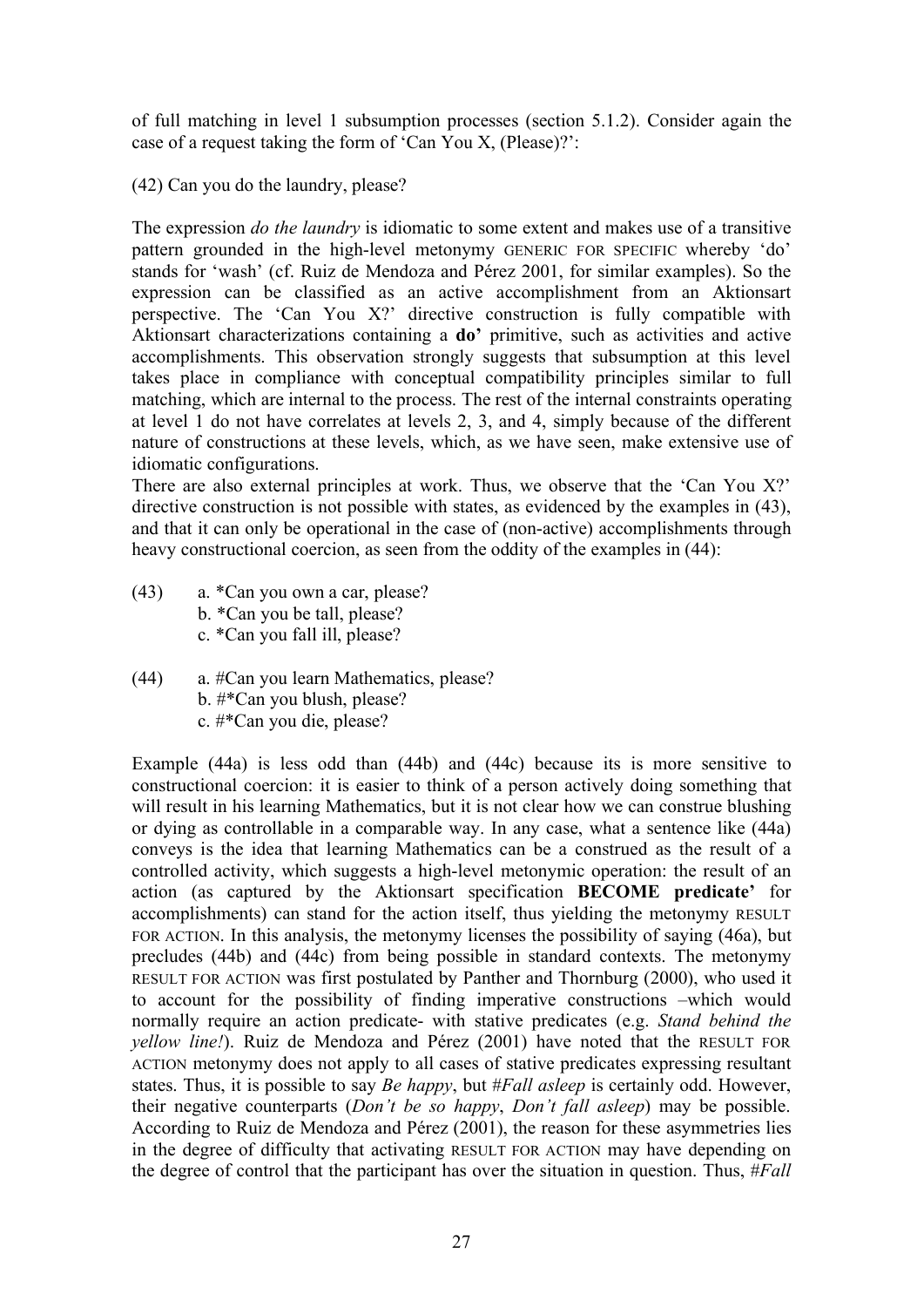*asleep* is a strange instruction because the expression denotes lack of control, which clashes with the nature of the metonymic target (actions are controlled states of affairs). On the other hand, it is possible to act in such a way that one will not fall asleep, which seems to be fully compatible with the expression *Don't fall asleep*. In our view, this account has at least two advantages. One is that it provides us with a plausible (highlevel) metonymic constraint on coercion of non-actional predicates in constructions typically requiring an action predicate. The other advantage is that it spells out the full range of meaning implications derived through coercion at any level of description. Thus, we can paraphrase *Don't fall asleep* as 'act in such a way that as a result you will avoid falling asleep'. Similarly, *Can you learn Mathematics, please?* would have a paraphrase specifying the resultative nature of learning: 'act in such a way that as a result you will learn Mathematics'. What this account cannot do is give a principled explanation of why sometimes the RESULT FOR ACTION metonymy cannot license constructional coercion of non-actional predicates, as is the case of *#Fall asleep* and \**Can you blush, please?* The solution to this problem comes from the hand of the *Extended Invariance* and *Correlation* principles, which, as we saw in a previous section, place constraints on the activity of metaphor and metonymy. Thus, in application of the Extended Invariance Principle, for the RESULT FOR ACTION metonymy to take place, it is necessary to preserve the generic-structure (i.e. the high-level) configuration of the result-action relationship: there must be a dynamic state of affairs under the control of an agent, whose action leads to a resultant state. For example, the instruction *Be happy* makes sense since it is possible for a person to act in such a way that he will control the conditions that make him feel happy. In contrast, the control condition is hardly possible in the case of falling asleep. Additionally, in connection to the Correlation Principle, we may wonder if the predicate 'happy' can count as the best possible source for such a controlled action. This has to be assessed in terms of the implicational structure of the action in question, which, in our example, requires an agent performing a controlled action that will create conditions for happiness. Contrast this situation with #\**Be tired*, which is highly odd. We cannot think of an agent involved in creating conditions of 'tiredness'. This makes 'being tired' an extremely poor source domain for any potential action target.

### **6. Conclusions**

This paper has presented an outline of some of the most relevant aspects of the Lexical Constructional Model. This framework, which offers an alternative for the understanding of the relationship between lexical and constructional meaning, draws insights from functional models of language (especially, RRG) and Cognitive Linguistics (especially, Construction Grammar and Cognitive Semantics). The initial claim is that a theory of semantic interpretation should be constructed on the basis of two representational mechanisms, i.e. lexical and constructional templates, two basic cognitive operations, cueing and subsumption, and a set of cognitive constraints. It is shown that lexical constructional subsumption at all levels of description is regulated by an inventory of both internal and external constraints. Internal constraints refer to the semantic units encoded in a lexical or constructional template, while external constraints invoke higher conceptual mechanisms such as high-level metaphor and metonymy.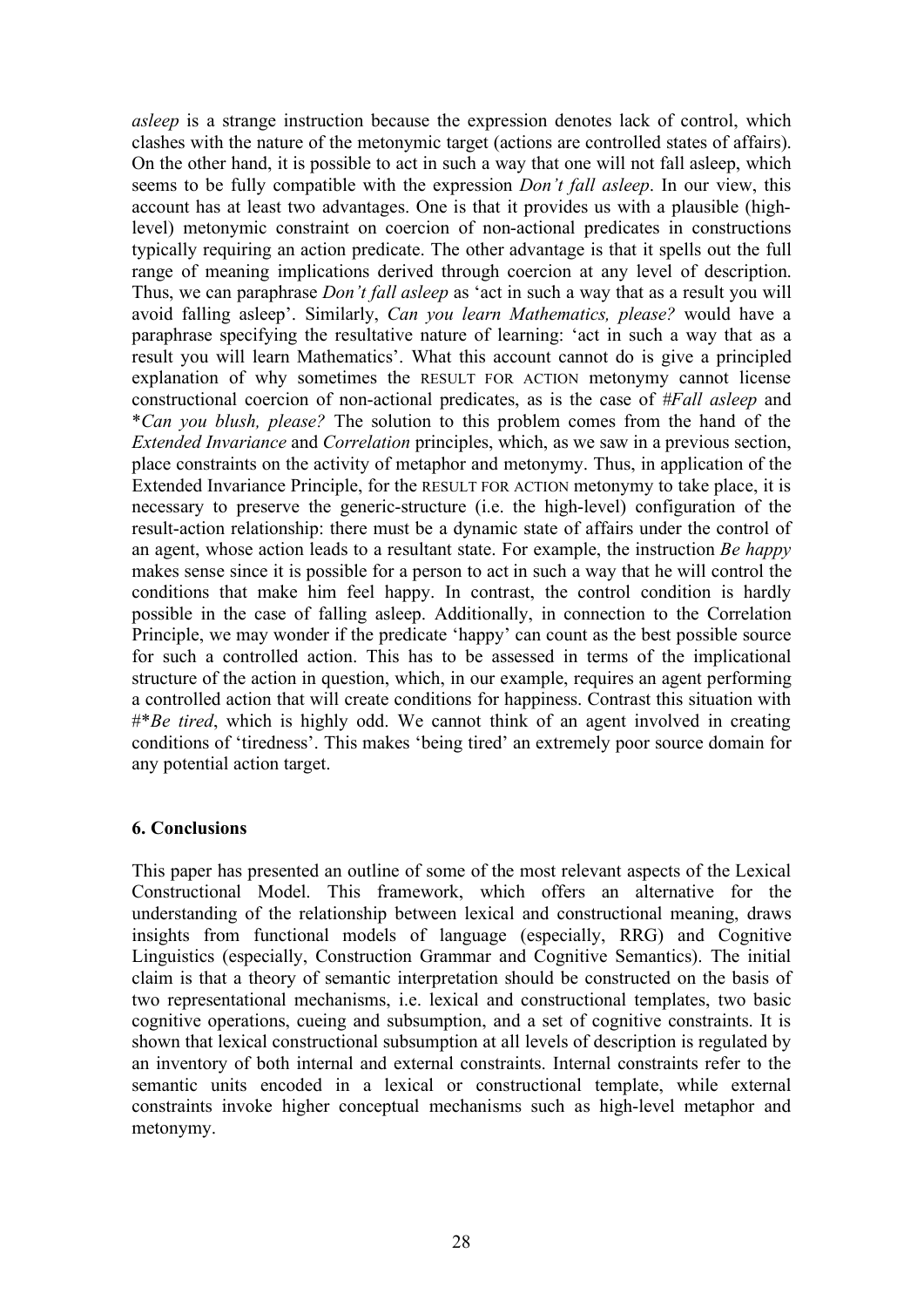# **7. References**

Barcelona, Antonio. 2005. The multilevel operation of metonymy in grammar and discourse, with particular attention to metonymic chains. In Francisco J. Ruiz de Mendoza Ibáñez & Sandra Peña Cervel, eds. *Cognitive Linguistics. Internal dynamics and interdisciplinary interaction*. Berlin: Mouton de Gruyter, 313-352.

Bender, Emily & Andreas Kathol. 2001. Constructional effects of Just Because ... Doesn't Mean ... In *Proceedings of the 27th Annual Meeting of the Berkeley Linguistics Society*. Berkeley, CA.

Blakemore, Diane & Robyn Carston. 1999. The pragmatics of *and*-conjunctions: The non-narrative cases. *UCL Working Papers in Linguistics* 11: 1-20.

Blakemore, Diane. 1987. *Semantic constraints on relevance*. Oxford: Basic Blackwell.

Blakemore, Diane. 1988. 'So' as a constraint on relevance. In Ruth Kempson, ed., *Mental representations: The interface between language and reality*. Cambridge: Cambridge University Press, 183-195.

Blakemore, Diane. 2002. *Relevance and linguistic meaning. The semantics and pragmatics of discourse markers*. Cambridge: Cambridge University Press.

Brdar, Mario & Rita Brdar-Szabó. 2003. Metonymic coding of linguistic action in English, Croatian and Hungarian. In Klaus-Uwe Panther & Linda Thornburg, eds.. *Metonymy and pragmatic inferencing*. Amsterdam: John Benjamins, 241-246.

Brdar-Szabó, Rita & Mario Brdar. 2002. Manner-for-activity metonymy in crosslinguistic perspective. In Barbara Lewandowska-Tomaszczyk & Kamila Turewicz, eds. *Cognitive Linguistics today*. Frankfurt am Main: Peter Lang, 235-257.

Cortés Rodríguez, Francisco J. 2007. *The English constructicon*. University of La Laguna, unpublished manuscript.

Croft, William. 2003. Lexical rules vs. constructions: A false dichotomy. In Hubert Cuyckens, Thomas Berg, René Dirven & Klaus-Uwe Panther, eds. *Motivation in language. Studies in honour of Günter Radden*. Amsterdam: John Benjamins, 49-68.

Dik, Simon C. 1997a. *The Theory of Functional Grammar. Part 1: The structure of the clause*. Edited by Kees Hengeveld. Berlin: Mouton de Gruyter.

Dik, Simon C. 1997b. *The Theory of Functional Grammar. Part 2: Complex and derived constructions.* Edited by Kees Hengeveld. Berlin: Mouton de Gruyter.

Dowty, David. 1979. *Word meaning and Montague Grammar*. Dordrecht: Foris.

Faber, Pamela & Ricardo Mairal Usón. 1999. *Constructing a lexicon of English verbs*. Berlin: Mouton de Gruyter.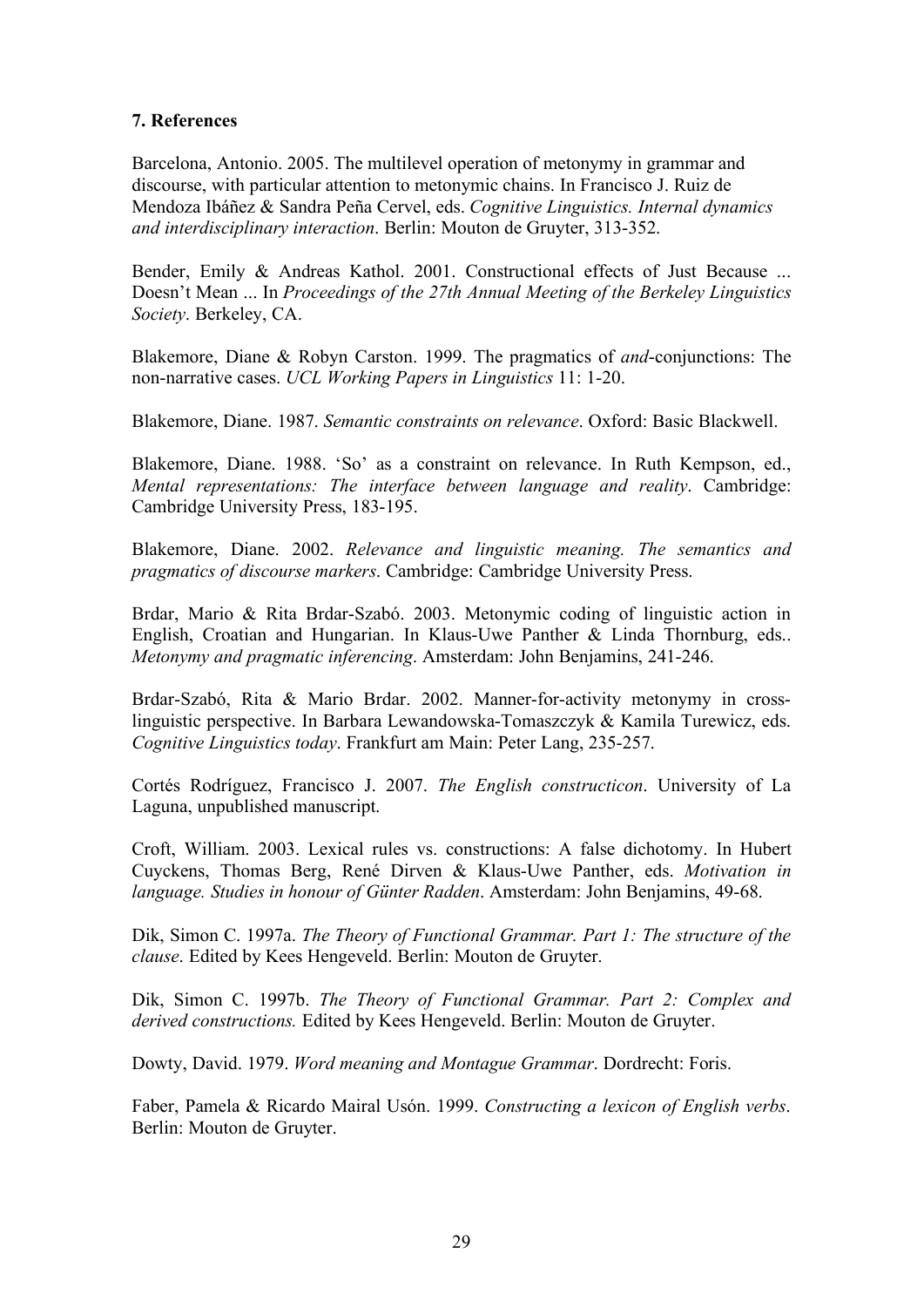Fillmore, Charles J., Paul Kay & Mary Catherine O'Connor. 1988. "Regularity and idiomaticity in grammatical constructions: The case of let alone." *Language* 64: 501– 538.

Goddard, Cliff & Anna Wierzbicka, eds. 1994. *Semantic and lexical universals. Theory and empirical findings*. Amsterdam: John Benjamins.

Goddard, Cliff & Anna Wierzbicka, eds. 2002. *Meaning and Universal Grammar*, Amsterdam: John Benjamins.

Goldberg, Adele. 1995. *A Construction Grammar approach to argument structure*, Chicago: University of Chicago Press.

Goldberg, Adele. 2005. *Constructions at work: the nature of generalization in language.* Oxford: Oxford University Press.

Gonzálvez-García, Francisco. 2003. Reconstructing object complements in English and Spanish. In Montserrat Martínez Vázquez, ed. *Gramática de Construcciones (contrastes entre el inglés y el español)*. Huelva: Grupo de Gramática Contrastiva, 17-58.

Gonzálvez-García, Francisco. 2006. Passives without actives: Evidence from verbless complement constructions in Spanish. *Constructions* SV1-5/2006.

Gonzálvez-García, Francisco. 2007. Constructional polysemy meets coercion: The case of the subjective-transitive construction in English and Spanish; in prep.

Grady, Joseph. 1997. THEORIES ARE BUILDINGS revisited. *Cognitive Linguistics,*  8(4):267-290.

Grice, H. Paul. 1975. Logic and conversation. In Peter Cole & Jerry L. Morgan, eds. *Syntax and semantics, vol. 3: Speech acts*. New York: Academic Press, 41-58.

Halliday, Michael A. K. & Christian M. I. M. Matthiessen. 2004. *An introduction to functional grammar*, 3rd edition. London: Hodder Arnold.

Holmes, Jasper and Richard Hudson. 2000. Just Because X Doesn't Mean Y. Paper delivered at the *Linguistics Association of Great Britain*, *Spring Meeting*. University College London.

Karttunen, Lauri. 1974, Presupposition and Linguistic Context. *Theoretical Linguistics*  1: 181-194.

Kay, Paul & Charles J. Fillmore. 1999. Grammatical constructions and linguistic generalizations: The 'What's X doing Y' construction. *Language* 75: 1–33.

Lakoff, George & Mark Johnson. 1999. *Philosophy in the flesh*, New York: Basic Books.

Lakoff, George. 1987. *Women, fire and dangerous things: What categories reveal about the mind*. Chicago: University of Chicago Press.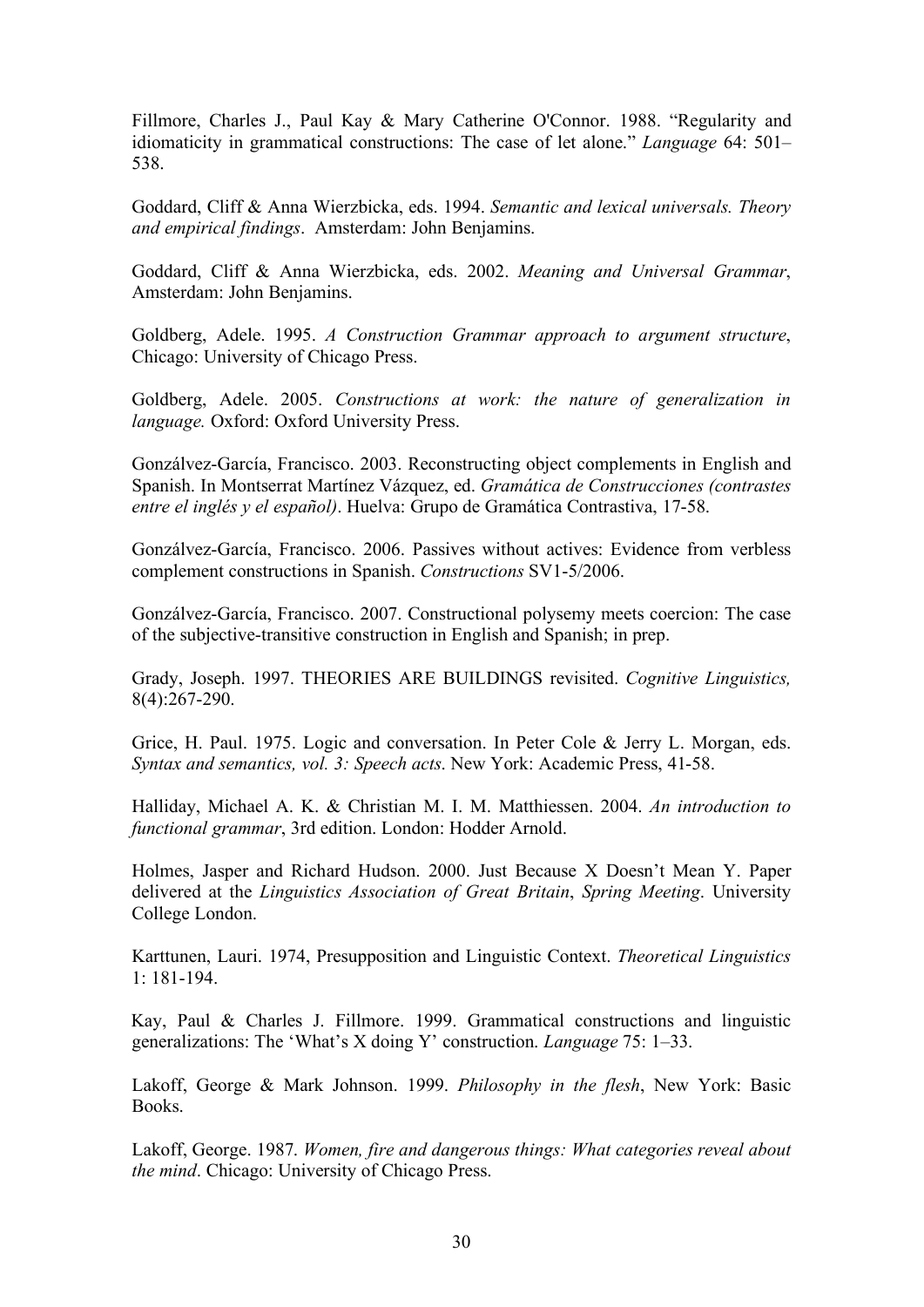Lakoff, George. 1993. The contemporary theory of metaphor. In Andrew Ortony, ed. *Metaphor and thought*, 2nd. ed. Cambridge, MA.: Cambridge University Press, 202- 251.

Langacker, Ronald W. 1999. *Grammar and conceptualization*. Berlin: Mouton de Gruyter.

Levin, Beth. 1993. *English verb classes and alternations. A preliminary investigation.* Chicago: The University of Chicago Press.

Mairal Usón, Ricardo & Francisco J. Ruiz de Mendoza Ibáñez. 2006. Internal and external constraints in meaning construction: the lexicon-grammar continuum. *Estudios de Filología Inglesa: Homenaje a la Dra. Asunción Alba Pelayo*. Madrid: UNED; forthcoming.

Mairal Usón, Ricardo & Pamela Faber. 2002. Functional Grammar and lexical templates. In Ricardo Mairal Usón & María J. Pérez Quintero, eds. *New perspectives on argument structure in Functional Grammar*. Berlin: Mouton de Gruyter, 41-98.

Mairal Usón, Ricardo & Pamela Faber. 2005. Decomposing semantic decomposition. *Proceedings of the 2005 International Conference on Role and Reference Grammar.*  Academia Sinica: Taiwan, 279-308.

Mairal Usón, Ricardo & Pamela Faber. 2007. Lexical templates within a functional cognitive theory of meaning. *Annual Review of Cognitive Linguistics* 5: 137–172. Mairal Usón, Ricardo. 2004. Reconsidering lexical representations in Role and Reference Grammar. *Proceedings of the XXVII International AEDEAN Conference*. University of Salamanca.

Martín Mingorance, Leocadio. 1984. Lexical fields and stepwise lexical decomposition in a contrastive English-Spanish verb valency dictionary. In Reinhart Hartmann, ed.. *LEX'eter '83 Proceedings. Papers from the International Conference on Lexicography at Exeter*. Tübingen: Max Niemeyer, 226–236.

Martín Mingorance, Leocadio. 1990. Functional Grammar and Lexematics. In Jerzy Tomaszczyk & Barbara Lewandowska-Tomaszczyk, eds. *Meaning and lexicography*. Amsterdam: John Benjamins, 227–253.

Martín Mingorance, Leocadio. 1995. Lexical logic and structural semantics: methodological underpinnings in the structuring of a lexical database for natural language processing. In Ulrich Hoinkes, ed. *Panorama der Lexikalischen Semantik*. Tübingen: Gunter Narr, 461–474.

Massam, Diane. 1999. Thing Is Constructions: The Thing Is, Is What's the Right Analysis? *English Language and Linguistics* 3: 335-352.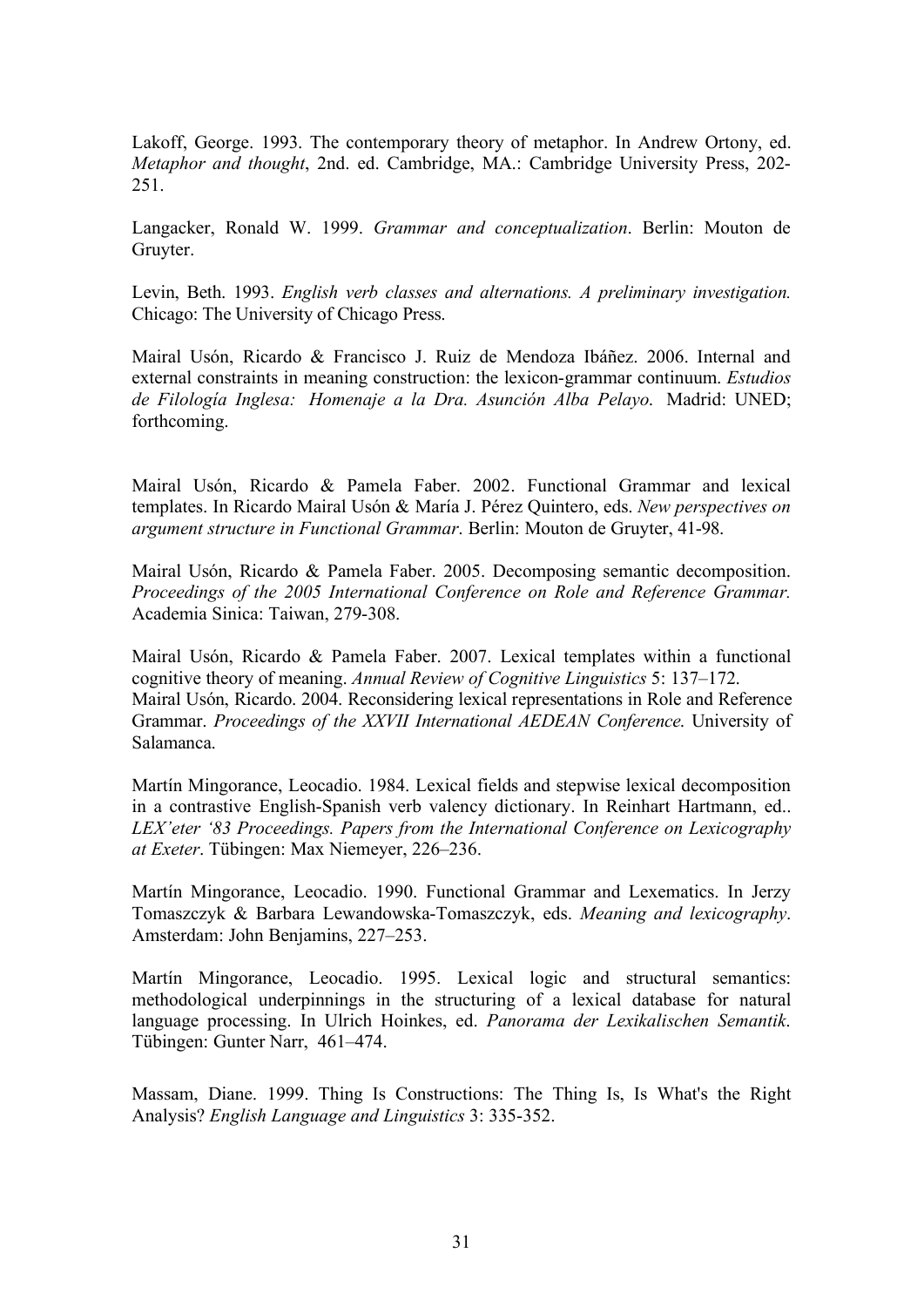McConvell, Patrick. 1988. To be or double be: Current change in the English copula. *Australian Journal of Linguistics* 8: 287–305.

Mel'čuk, Igor & Leo Wanner. 1996. Lexical functions and lexical inheritance for Emotion lexemes in German. In Leo Wanner, ed. *Recent trends in Meaning-Text Theory.*  Amsterdam: John Benjamins, 209-227.

Mel'čuk, Igor, André Clas & Alain Polguère. 1995. *Introduction à la lexicologie explicative et combinatoire*, Louvain-la-Neuve: Duculot.

Mel'čuk, Igor. 1989. Semantic primitives from the viewpoint of the Meaning-Text Linguistic Theory. *Quaderni di Semantica* 10 (1): 65-102.

Michaelis, L.aura. 2003. Word meaning, sentence meaning, and syntactic meaning. In Hubert Cuykens, René Dirven & John R. Taylor, eds. *Cognitive approaches to lexical semantics*. Berlin: Mouton de Gruyter, 93-122.

Panther, Klaus-Uwe & Linda Thornburg. 1999a. Coercion and metonymy: The interaction of constructional and lexical meaning. In Barbara Lewandowska-Tomaszczyk, ed. *Cognitive perspectives on language*. Frankfurt am Main: Peter Lang, 37-51.

Panther, Klaus-Uwe & Linda Thornburg. 1999b. The POTENTIALITY FOR ACTUALITY metonymy in English and Hungarian. In Klaus-Uwe Panther & Günter Radden, eds. 1999. *Metonymy in language and thought*. Amsterdam: John Benjamins, 333-357.

Panther, Klaus-Uwe & Linda Thornburg. 2000. The EFFECT FOR CAUSE metonymy in English grammar. In Antonio Barcelona, ed. *Metaphor and metonymy at the crossroads. A cognitive perspective*. Berlin: Mouton de Gruyter, 215-222.

Radden, Günter, Klaus-Michael Köpcke, Thomas Berg & Peter Siemund, eds.2007. *Aspects of Meaning Construction*. Amsterdam: John Benjamins, 33-51

Ruiz de Mendoza Ibáñez, Francisco J. & Olga I. Díez Velasco. 2002. Patterns of conceptual interaction. In René Dirven & Ralph Pörings, eds. *Metaphor and metonymy in comparison and contrast*. Berlin: Mouton de Gruyter, 489-532.

Ruiz de Mendoza Ibáñez, Francisco J. 1999. *Introducción a la teoría cognitiva de la metonimia*. Granada: Método Ediciones.

Ruiz de Mendoza Ibáñez, Francisco J. & Annalisa Baicchi. 2007. "Illocutionary constructions: cognitive motivation and linguistic realization." *Explorations in pragmatics: Linguistic, cognitive, and intercultural aspects*, ed. by Istvan Kecskes and Laurence Horn, 95-128. Berlin: Mouton de Gruyter.

Ruiz de Mendoza Ibáñez, Francisco J. & Francisco Santibáñez Sáenz. 2003. Content and formal cognitive operations in construing meaning. *Italian Journal of Linguistics* 15(2): 293-320.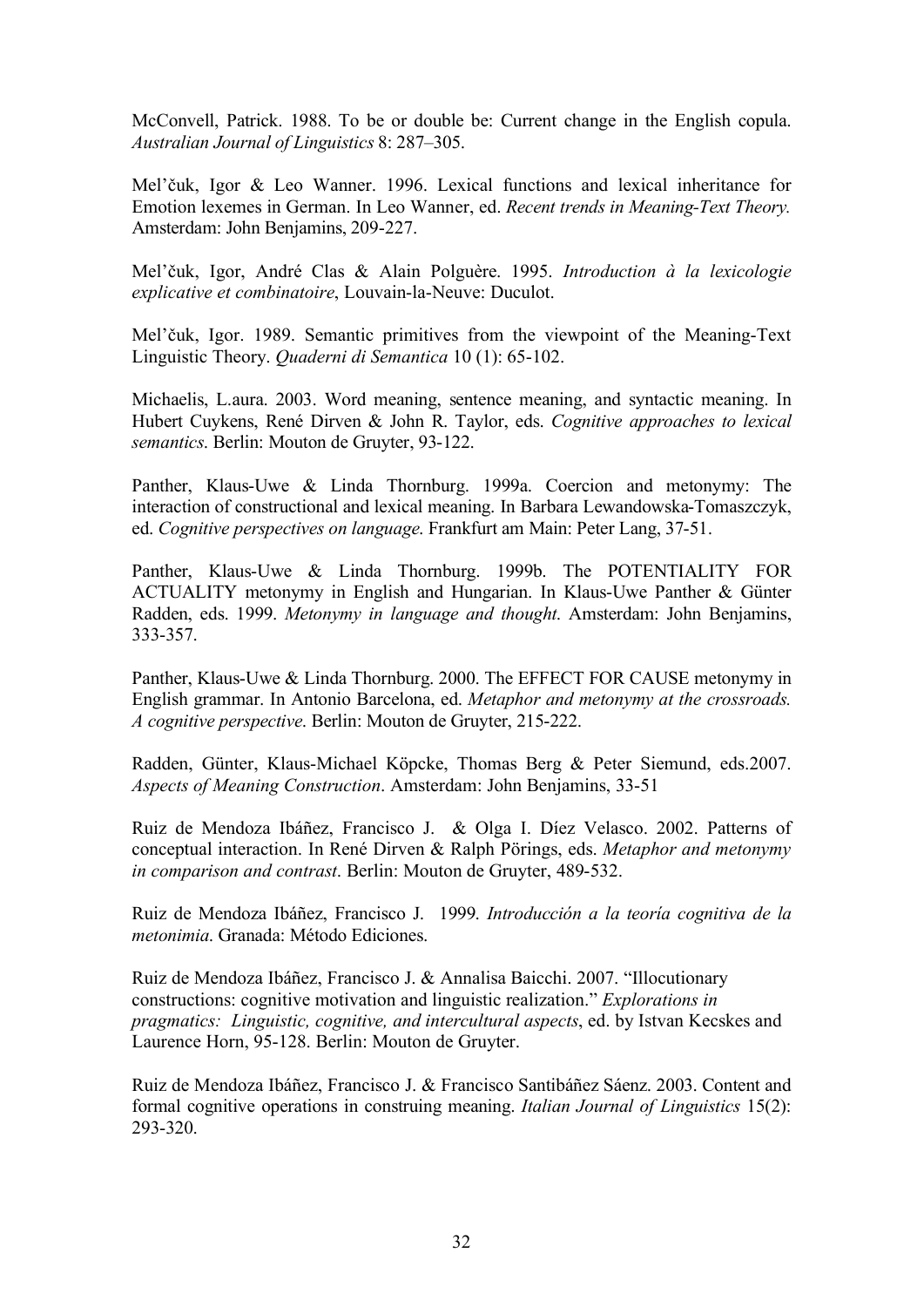Ruiz de Mendoza Ibáñez, Francisco J. & José L. Otal Campo. 2002. *Metonymy, grammar, and communication*. Granada: Comares.

Ruiz de Mendoza Ibáñez, Francisco J. & Lorena Pérez Hernández. 2001. Metonymy and the grammar: motivation, constraints, and interaction. *Language and Communication* 21: 321–357.

Ruiz de Mendoza Ibáñez, Francisco J. & Ricardo Mairal Usón. 2007. High-level metaphor and metonymy in meaning construction. In Günter Radden, Klaus-Michael Köpcke, Thomas Berg & Peter Siemund, eds. 33-51.

Ruiz de Mendoza Ibáñez, Francisco J. & Sandra Peña Cervel. 2008. Gramatical metonymy within the 'action' frame in English and Spanish. In María de los Ángeles Gómez-González, Lachlan Mackenzie & Elsa González-Álvarez, eds. *Current trends in contrastive linguistics: Functional and cognitive perspectives*. John Benjamins, forthcoming.

Ruiz de Mendoza Ibáñez, Francisco J. 1997. Metaphor, metonymy and conceptual interaction. *ATLANTIS. Revista de la Asociación Española de Estudios Anglonorteamericanos* 19(1): 281-295.

Ruiz de Mendoza Ibáñez, Francisco J. 1998. On the nature of blending as a cognitive phenomenon. *Journal of Pragmatics* 30(3): 259-274.

Ruiz de Mendoza Ibáñez, Francisco J. 2007. High level cognitive models: in search of a unified framework for inferential and grammatical behavior. In Krzysztof Kosecki, ed. *Perspectives on metonymy*. Frankfurt am Main: Peter Lang, 11-30.

Sadock, Jerrold M. & Arnold M. Zwicky. 1985. Speech act distinctions in syntax. In Timothy Shopen, ed. *Language typology and syntactic description: Clause structure.* Vol. 1. Cambridge: Cambridge University Press, 155-196.

Searle, John R. 1969. *Speech Acts*. Cambridge: Cambridge University Press

Sperber, Dan & Deirdre Wilson. 1995. *Relevance. Communication and cognition*. Oxford: Basil Blackwell. 2<sup>nd</sup> ed.

Tuggy, David. 1996. The thing is is that people talk that way. The question is is why? In Eugene H. Casad, ed. *Cognitive Linguistics in the redwoods: The expansion of a new paradigm in linguistics*. Berlin: Mouton de Gruyter, 713-752.

Van Valin, Robert D. Jr. & David P. Wilkins 1993. Predicting syntactic structure from semantic representations: *remember* in English and its equivalents in Mparntwe Arrernte. In Robert D. Van Valin Jr., ed. *Advances in Role and Reference Grammar*. Amsterdam: John Benjamins, 499–534.

Van Valin, Robert D. Jr. & Randy LaPolla. 1997. *Syntax, structure, meaning and function*. Cambridge: Cambridge University Press.